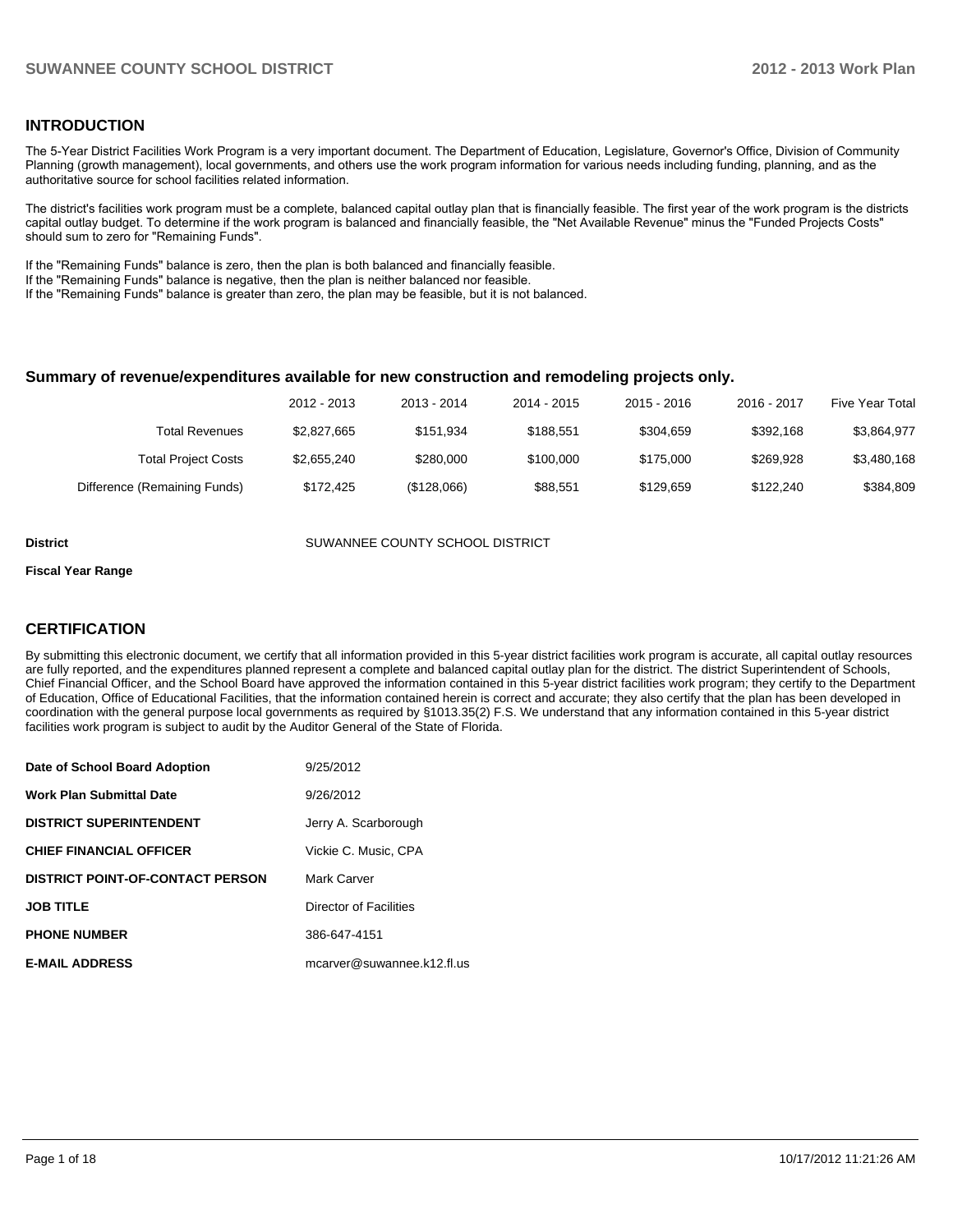# **Expenditures**

#### **Expenditure for Maintenance, Repair and Renovation from 1.50-Mills and PECO**

Annually, prior to the adoption of the district school budget, each school board must prepare a tentative district facilities work program that includes a schedule of major repair and renovation projects necessary to maintain the educational and ancillary facilities of the district.

|                                  | Item                                                                                                                                                                                                                                                                                                            | 2012 - 2013<br><b>Actual Budget</b> | $2013 - 2014$<br>Projected | 2014 - 2015<br>Projected | $2015 - 2016$<br>Projected | 2016 - 2017<br>Projected | Total       |  |  |  |
|----------------------------------|-----------------------------------------------------------------------------------------------------------------------------------------------------------------------------------------------------------------------------------------------------------------------------------------------------------------|-------------------------------------|----------------------------|--------------------------|----------------------------|--------------------------|-------------|--|--|--|
| <b>HVAC</b>                      |                                                                                                                                                                                                                                                                                                                 | \$100,000                           | \$100,000                  | \$100,000                | \$175,000                  | \$175,000                | \$650,000   |  |  |  |
| Locations:                       | ADMINISTRATIVE OFFICE, BRANFORD BUS GARAGE, BRANFORD ELEMENTARY, BRANFORD HIGH SCHOOL, SUWANNEE<br>ELEMENTARY, SUWANNEE INTERMEDIATE, SUWANNEE MIDDLE, SUWANNEE PRIMARY SCHOOL, SUWANNEE SENIOR HIGH,<br>SUWANNEE-HAMILTON AREA VOCATIONAL-TECHNICAL & ADLT, TRANSPORTATION & MAINTENANCE DEPARTMENT            |                                     |                            |                          |                            |                          |             |  |  |  |
| Flooring                         |                                                                                                                                                                                                                                                                                                                 | \$111,000                           | \$111,000                  | \$100,000                | \$100,000                  | \$100,000                | \$522,000   |  |  |  |
| Locations:                       | ADMINISTRATIVE OFFICE, BRANFORD BUS GARAGE, BRANFORD ELEMENTARY, BRANFORD HIGH SCHOOL, SUWANNEE<br>ELEMENTARY, SUWANNEE INTERMEDIATE, SUWANNEE MIDDLE, SUWANNEE PRIMARY SCHOOL, SUWANNEE SENIOR HIGH,<br>SUWANNEE-HAMILTON AREA VOCATIONAL-TECHNICAL & ADLT, TRANSPORTATION & MAINTENANCE DEPARTMENT            |                                     |                            |                          |                            |                          |             |  |  |  |
| Roofing                          |                                                                                                                                                                                                                                                                                                                 | \$75,000                            | \$50,000                   | \$50,000                 | \$50,000                   | \$50,000                 | \$275,000   |  |  |  |
|                                  | Locations: ADMINISTRATIVE OFFICE, BRANFORD BUS GARAGE, BRANFORD ELEMENTARY, BRANFORD HIGH SCHOOL, SUWANNEE<br>ELEMENTARY, SUWANNEE INTERMEDIATE, SUWANNEE MIDDLE, SUWANNEE PRIMARY SCHOOL, SUWANNEE SENIOR HIGH,<br>SUWANNEE-HAMILTON AREA VOCATIONAL-TECHNICAL & ADLT, TRANSPORTATION & MAINTENANCE DEPARTMENT |                                     |                            |                          |                            |                          |             |  |  |  |
| Safety to Life                   |                                                                                                                                                                                                                                                                                                                 | \$42,500                            | \$33,500                   | \$37,500                 | \$38,500                   | \$37,500                 | \$189,500   |  |  |  |
| Locations:                       | ADMINISTRATIVE OFFICE, BRANFORD BUS GARAGE, BRANFORD ELEMENTARY, BRANFORD HIGH SCHOOL, SUWANNEE<br>ELEMENTARY, SUWANNEE INTERMEDIATE, SUWANNEE MIDDLE, SUWANNEE PRIMARY SCHOOL, SUWANNEE SENIOR HIGH,<br>SUWANNEE-HAMILTON AREA VOCATIONAL-TECHNICAL & ADLT, TRANSPORTATION & MAINTENANCE DEPARTMENT            |                                     |                            |                          |                            |                          |             |  |  |  |
| Fencing                          |                                                                                                                                                                                                                                                                                                                 | \$5,000                             | \$5,000                    | \$5,000                  | \$5,000                    | \$5,000                  | \$25,000    |  |  |  |
| Locations:                       | ADMINISTRATIVE OFFICE, BRANFORD BUS GARAGE, BRANFORD ELEMENTARY, BRANFORD HIGH SCHOOL, SUWANNEE<br>ELEMENTARY, SUWANNEE INTERMEDIATE, SUWANNEE MIDDLE, SUWANNEE PRIMARY SCHOOL, SUWANNEE SENIOR HIGH,<br>SUWANNEE-HAMILTON AREA VOCATIONAL-TECHNICAL & ADLT, TRANSPORTATION & MAINTENANCE DEPARTMENT            |                                     |                            |                          |                            |                          |             |  |  |  |
| Parking                          |                                                                                                                                                                                                                                                                                                                 | \$0                                 | \$0                        | \$0                      | \$0                        | \$0                      | \$0         |  |  |  |
|                                  | Locations: No Locations for this expenditure.                                                                                                                                                                                                                                                                   |                                     |                            |                          |                            |                          |             |  |  |  |
| Electrical                       |                                                                                                                                                                                                                                                                                                                 | \$19,500                            | \$19,500                   | \$19,500                 | \$19,500                   | \$19,500                 | \$97,500    |  |  |  |
| Locations:                       | ADMINISTRATIVE OFFICE, BRANFORD BUS GARAGE, BRANFORD ELEMENTARY, BRANFORD HIGH SCHOOL, SUWANNEE<br>ELEMENTARY, SUWANNEE INTERMEDIATE, SUWANNEE MIDDLE, SUWANNEE PRIMARY SCHOOL, SUWANNEE SENIOR HIGH,<br>SUWANNEE-HAMILTON AREA VOCATIONAL-TECHNICAL & ADLT, TRANSPORTATION & MAINTENANCE DEPARTMENT            |                                     |                            |                          |                            |                          |             |  |  |  |
| Fire Alarm                       |                                                                                                                                                                                                                                                                                                                 | \$22,000                            | \$47,000                   | \$22,000                 | \$47,000                   | \$22,000                 | \$160,000   |  |  |  |
|                                  | Locations: ADMINISTRATIVE OFFICE, BRANFORD BUS GARAGE, BRANFORD ELEMENTARY, BRANFORD HIGH SCHOOL, SUWANNEE<br>ELEMENTARY, SUWANNEE INTERMEDIATE, SUWANNEE MIDDLE, SUWANNEE PRIMARY SCHOOL, SUWANNEE SENIOR HIGH,<br>SUWANNEE-HAMILTON AREA VOCATIONAL-TECHNICAL & ADLT, TRANSPORTATION & MAINTENANCE DEPARTMENT |                                     |                            |                          |                            |                          |             |  |  |  |
| Telephone/Intercom System        |                                                                                                                                                                                                                                                                                                                 | \$0                                 | \$0                        | \$0                      | \$0                        | \$0                      | \$0         |  |  |  |
|                                  | Locations: No Locations for this expenditure.                                                                                                                                                                                                                                                                   |                                     |                            |                          |                            |                          |             |  |  |  |
| <b>Closed Circuit Television</b> |                                                                                                                                                                                                                                                                                                                 | \$0                                 | \$0]                       | \$0]                     | \$0                        | \$0]                     | \$0         |  |  |  |
|                                  | Locations: No Locations for this expenditure.                                                                                                                                                                                                                                                                   |                                     |                            |                          |                            |                          |             |  |  |  |
| Paint                            |                                                                                                                                                                                                                                                                                                                 | \$0                                 | \$0                        | \$0                      | \$0                        | \$0                      | \$0         |  |  |  |
|                                  | Locations: No Locations for this expenditure.                                                                                                                                                                                                                                                                   |                                     |                            |                          |                            |                          |             |  |  |  |
| Maintenance/Repair               |                                                                                                                                                                                                                                                                                                                 | \$200,000                           | \$200,000                  | \$200,000                | \$200,000                  | \$200,000                | \$1,000,000 |  |  |  |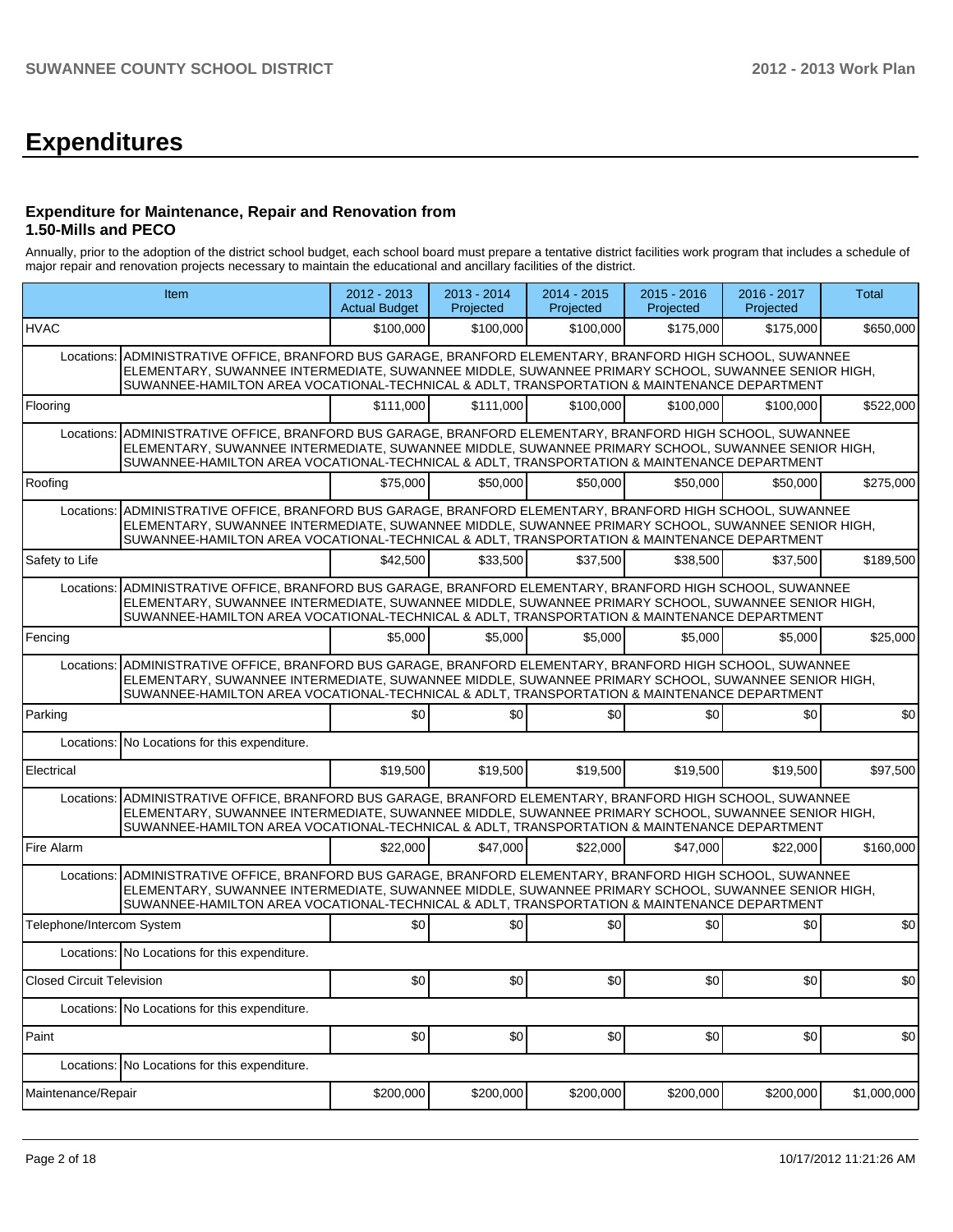Locations: ADMINISTRATIVE OFFICE, BRANFORD BUS GARAGE, BRANFORD ELEMENTARY, BRANFORD HIGH SCHOOL, SUWANNEE ELEMENTARY, SUWANNEE INTERMEDIATE, SUWANNEE MIDDLE, SUWANNEE PRIMARY SCHOOL, SUWANNEE SENIOR HIGH, SUWANNEE-HAMILTON AREA VOCATIONAL-TECHNICAL & ADLT, TRANSPORTATION & MAINTENANCE DEPARTMENT

|  |  | Total:<br>Sub | \$575.000 | \$566,000 | \$534,000 | \$635,000 | \$609,000 | 19.000<br><b>¢ኅ 040</b><br>-02. |
|--|--|---------------|-----------|-----------|-----------|-----------|-----------|---------------------------------|
|--|--|---------------|-----------|-----------|-----------|-----------|-----------|---------------------------------|

| <b>PECO Maintenance Expenditures</b> | \$0         | ሖ<br>υŒ   | \$212.593 | \$249.205 | \$275.174 | \$736.972   |
|--------------------------------------|-------------|-----------|-----------|-----------|-----------|-------------|
| 50 Mill Sub Total: I                 | \$1,009,400 | \$985,400 | \$755,807 | \$805,195 | \$768,226 | \$4,324,028 |

|                                | Other Items                                                                                                                                                                                                                                                                                                    | $2012 - 2013$<br><b>Actual Budget</b> | $2013 - 2014$<br>Projected | 2014 - 2015<br>Projected | $2015 - 2016$<br>Projected | 2016 - 2017<br>Projected | <b>Total</b> |
|--------------------------------|----------------------------------------------------------------------------------------------------------------------------------------------------------------------------------------------------------------------------------------------------------------------------------------------------------------|---------------------------------------|----------------------------|--------------------------|----------------------------|--------------------------|--------------|
|                                | Technology Maintenance & Energy Management                                                                                                                                                                                                                                                                     | \$7.000                               | \$7,000                    | \$7.000                  | \$7,000                    | \$7,000                  | \$35,000     |
|                                | Locations ADMINISTRATIVE OFFICE, BRANFORD BUS GARAGE, BRANFORD ELEMENTARY, BRANFORD HIGH SCHOOL, SUWANNEE<br>ELEMENTARY, SUWANNEE INTERMEDIATE, SUWANNEE MIDDLE, SUWANNEE PRIMARY SCHOOL, SUWANNEE SENIOR HIGH,<br>SUWANNEE-HAMILTON AREA VOCATIONAL-TECHNICAL & ADLT, TRANSPORTATION & MAINTENANCE DEPARTMENT |                                       |                            |                          |                            |                          |              |
| <b>Asbestos Abatement</b>      |                                                                                                                                                                                                                                                                                                                | \$25,000                              | \$25,000                   | \$25,000                 | \$25,000                   | \$25,000                 | \$125,000    |
|                                | Locations ADMINISTRATIVE OFFICE, BRANFORD BUS GARAGE, BRANFORD ELEMENTARY, BRANFORD HIGH SCHOOL, SUWANNEE<br>ELEMENTARY, SUWANNEE INTERMEDIATE, SUWANNEE MIDDLE, SUWANNEE PRIMARY SCHOOL, SUWANNEE SENIOR HIGH,<br>SUWANNEE-HAMILTON AREA VOCATIONAL-TECHNICAL & ADLT, TRANSPORTATION & MAINTENANCE DEPARTMENT |                                       |                            |                          |                            |                          |              |
| Maintenace                     | Network/Information Technology Capital Repair and                                                                                                                                                                                                                                                              | \$175,000                             | \$175,000                  | \$175,000                | \$175,000                  | \$175,000                | \$875,000    |
|                                | Locations ADMINISTRATIVE OFFICE, BRANFORD BUS GARAGE, BRANFORD ELEMENTARY, BRANFORD HIGH SCHOOL, SUWANNEE<br>ELEMENTARY, SUWANNEE INTERMEDIATE, SUWANNEE MIDDLE, SUWANNEE PRIMARY SCHOOL, SUWANNEE SENIOR HIGH,<br>SUWANNEE-HAMILTON AREA VOCATIONAL-TECHNICAL & ADLT, TRANSPORTATION & MAINTENANCE DEPARTMENT |                                       |                            |                          |                            |                          |              |
| Program Relocation             |                                                                                                                                                                                                                                                                                                                | \$40,000                              | \$40,000                   | \$40,000                 | \$40,000                   | \$40,000                 | \$200.000    |
|                                | Locations ADMINISTRATIVE OFFICE, BRANFORD BUS GARAGE, BRANFORD ELEMENTARY, BRANFORD HIGH SCHOOL, SUWANNEE<br>ELEMENTARY, SUWANNEE INTERMEDIATE, SUWANNEE MIDDLE, SUWANNEE PRIMARY SCHOOL, SUWANNEE SENIOR HIGH,<br>SUWANNEE-HAMILTON AREA VOCATIONAL-TECHNICAL & ADLT, TRANSPORTATION & MAINTENANCE DEPARTMENT |                                       |                            |                          |                            |                          |              |
| Security                       |                                                                                                                                                                                                                                                                                                                | \$17.500                              | \$17.500                   | \$17.500                 | \$17,500                   | \$17.500                 | \$87,500     |
|                                | Locations ADMINISTRATIVE OFFICE, BRANFORD BUS GARAGE, BRANFORD ELEMENTARY, BRANFORD HIGH SCHOOL, SUWANNEE<br>ELEMENTARY, SUWANNEE INTERMEDIATE, SUWANNEE MIDDLE, SUWANNEE PRIMARY SCHOOL, SUWANNEE SENIOR HIGH,<br>SUWANNEE-HAMILTON AREA VOCATIONAL-TECHNICAL & ADLT, TRANSPORTATION & MAINTENANCE DEPARTMENT |                                       |                            |                          |                            |                          |              |
| Environmental                  |                                                                                                                                                                                                                                                                                                                | \$8,000                               | \$8,000                    | \$8,000                  | \$8,000                    | \$8,000                  | \$40,000     |
|                                | Locations ADMINISTRATIVE OFFICE, BRANFORD BUS GARAGE, BRANFORD ELEMENTARY, BRANFORD HIGH SCHOOL, SUWANNEE<br>ELEMENTARY, SUWANNEE INTERMEDIATE, SUWANNEE MIDDLE, SUWANNEE PRIMARY SCHOOL, SUWANNEE SENIOR HIGH,<br>SUWANNEE-HAMILTON AREA VOCATIONAL-TECHNICAL & ADLT, TRANSPORTATION & MAINTENANCE DEPARTMENT |                                       |                            |                          |                            |                          |              |
| Doors and Hardware             |                                                                                                                                                                                                                                                                                                                | \$38,000                              | \$38,000                   | \$38,000                 | \$38,000                   | \$38,000                 | \$190,000    |
|                                | Locations ADMINISTRATIVE OFFICE, BRANFORD BUS GARAGE, BRANFORD ELEMENTARY, BRANFORD HIGH SCHOOL, SUWANNEE<br>ELEMENTARY, SUWANNEE INTERMEDIATE, SUWANNEE MIDDLE, SUWANNEE PRIMARY SCHOOL, SUWANNEE SENIOR HIGH,<br>SUWANNEE-HAMILTON AREA VOCATIONAL-TECHNICAL & ADLT, TRANSPORTATION & MAINTENANCE DEPARTMENT |                                       |                            |                          |                            |                          |              |
| Pavings, Millings and Concrete |                                                                                                                                                                                                                                                                                                                | \$11,500                              | \$11,500                   | \$11.500                 | \$11,500                   | \$11.500                 | \$57,500     |
|                                | Locations ADMINISTRATIVE OFFICE, BRANFORD BUS GARAGE, BRANFORD ELEMENTARY, BRANFORD HIGH SCHOOL, SUWANNEE<br>ELEMENTARY, SUWANNEE INTERMEDIATE, SUWANNEE MIDDLE, SUWANNEE PRIMARY SCHOOL, SUWANNEE SENIOR HIGH,<br>SUWANNEE-HAMILTON AREA VOCATIONAL-TECHNICAL & ADLT, TRANSPORTATION & MAINTENANCE DEPARTMENT |                                       |                            |                          |                            |                          |              |
| Walls and Ceilings             |                                                                                                                                                                                                                                                                                                                | \$10,500                              | \$10,500                   | \$10,500                 | \$10,500                   | \$10,500                 | \$52,500     |
|                                | Locations ADMINISTRATIVE OFFICE, BRANFORD BUS GARAGE, BRANFORD ELEMENTARY, BRANFORD HIGH SCHOOL, SUWANNEE<br>ELEMENTARY, SUWANNEE INTERMEDIATE, SUWANNEE MIDDLE, SUWANNEE PRIMARY SCHOOL, SUWANNEE SENIOR HIGH,<br>SUWANNEE-HAMILTON AREA VOCATIONAL-TECHNICAL & ADLT, TRANSPORTATION & MAINTENANCE DEPARTMENT |                                       |                            |                          |                            |                          |              |
| Plumbing                       |                                                                                                                                                                                                                                                                                                                | \$6,000                               | \$6,000                    | \$6,000                  | \$6,000                    | \$6,000                  | \$30,000     |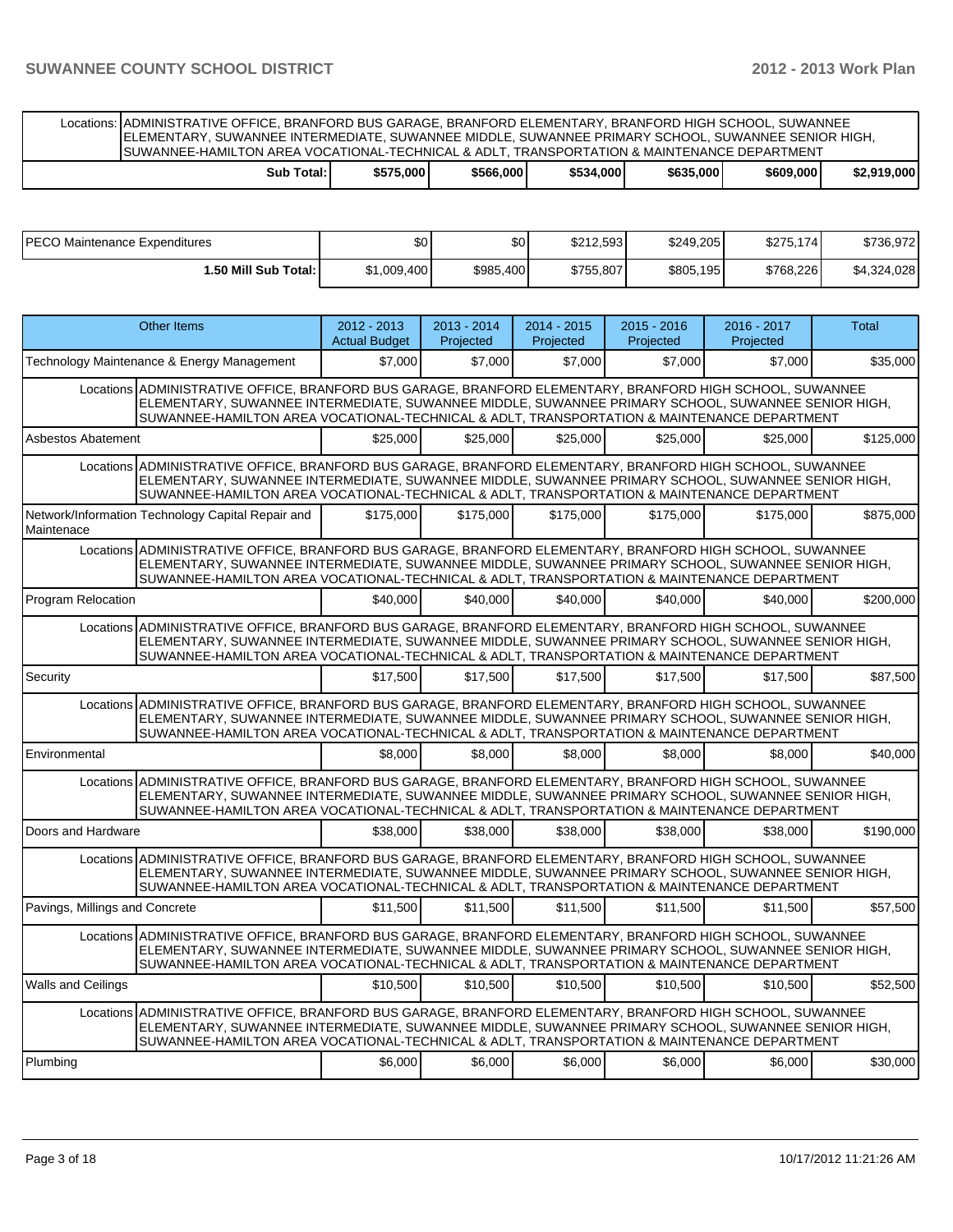|                                        | Locations ADMINISTRATIVE OFFICE, BRANFORD BUS GARAGE, BRANFORD ELEMENTARY, BRANFORD HIGH SCHOOL, SUWANNEE<br>ELEMENTARY, SUWANNEE INTERMEDIATE, SUWANNEE MIDDLE, SUWANNEE PRIMARY SCHOOL, SUWANNEE SENIOR HIGH,<br>SUWANNEE-HAMILTON AREA VOCATIONAL-TECHNICAL & ADLT, TRANSPORTATION & MAINTENANCE DEPARTMENT |             |                    |           |                  |             |             |
|----------------------------------------|----------------------------------------------------------------------------------------------------------------------------------------------------------------------------------------------------------------------------------------------------------------------------------------------------------------|-------------|--------------------|-----------|------------------|-------------|-------------|
| Ada Compliance                         |                                                                                                                                                                                                                                                                                                                | \$7,500     | \$7.500            | \$7,500   | \$7.500          | \$7.500     | \$37,500    |
|                                        | Locations ADMINISTRATIVE OFFICE, BRANFORD BUS GARAGE, BRANFORD ELEMENTARY, BRANFORD HIGH SCHOOL, SUWANNEE<br>ELEMENTARY, SUWANNEE INTERMEDIATE, SUWANNEE MIDDLE, SUWANNEE PRIMARY SCHOOL, SUWANNEE SENIOR HIGH,<br>SUWANNEE-HAMILTON AREA VOCATIONAL-TECHNICAL & ADLT, TRANSPORTATION & MAINTENANCE DEPARTMENT |             |                    |           |                  |             |             |
| Filter contract                        |                                                                                                                                                                                                                                                                                                                |             | \$6,000<br>\$6,000 | \$6.000   | \$6,000          | \$6.000     | \$30,000    |
|                                        | Locations SUWANNEE MIDDLE                                                                                                                                                                                                                                                                                      |             |                    |           |                  |             |             |
| Day Laborers (summer work)             |                                                                                                                                                                                                                                                                                                                | \$25,000    | \$25,000           | \$25,000  | \$25,000         | \$25,000    | \$125,000   |
|                                        | Locations ADMINISTRATIVE OFFICE, BRANFORD BUS GARAGE, BRANFORD ELEMENTARY, BRANFORD HIGH SCHOOL, SUWANNEE<br>ELEMENTARY, SUWANNEE INTERMEDIATE, SUWANNEE MIDDLE, SUWANNEE PRIMARY SCHOOL, SUWANNEE SENIOR HIGH,<br>SUWANNEE-HAMILTON AREA VOCATIONAL-TECHNICAL & ADLT, TRANSPORTATION & MAINTENANCE DEPARTMENT |             |                    |           |                  |             |             |
| Sound system Improvements/Replacements |                                                                                                                                                                                                                                                                                                                | \$15,000    | \$0                | \$15,000  | \$0 <sub>1</sub> | \$15,000    | \$45,000    |
|                                        | Locations ADMINISTRATIVE OFFICE, BRANFORD BUS GARAGE, BRANFORD ELEMENTARY, BRANFORD HIGH SCHOOL, SUWANNEE<br>ELEMENTARY, SUWANNEE INTERMEDIATE, SUWANNEE MIDDLE, SUWANNEE PRIMARY SCHOOL, SUWANNEE SENIOR HIGH,<br>SUWANNEE-HAMILTON AREA VOCATIONAL-TECHNICAL & ADLT. TRANSPORTATION & MAINTENANCE DEPARTMENT |             |                    |           |                  |             |             |
| <b>Building Official</b>               |                                                                                                                                                                                                                                                                                                                | \$37,400    | \$37,400           | \$37,400  | \$37,400         | \$37.400    | \$187,000   |
|                                        | Locations ADMINISTRATIVE OFFICE, BRANFORD BUS GARAGE, BRANFORD ELEMENTARY, BRANFORD HIGH SCHOOL, SUWANNEE<br>ELEMENTARY, SUWANNEE INTERMEDIATE, SUWANNEE MIDDLE, SUWANNEE PRIMARY SCHOOL, SUWANNEE SENIOR HIGH,<br>SUWANNEE-HAMILTON AREA VOCATIONAL-TECHNICAL & ADLT, TRANSPORTATION & MAINTENANCE DEPARTMENT |             |                    |           |                  |             |             |
| Design and Engineering Fees            |                                                                                                                                                                                                                                                                                                                | \$5,000     | \$5,000            | \$5,000   | \$5,000          | \$5,000     | \$25,000    |
|                                        | Locations ADMINISTRATIVE OFFICE, BRANFORD BUS GARAGE, BRANFORD ELEMENTARY, BRANFORD HIGH SCHOOL, SUWANNEE<br>ELEMENTARY, SUWANNEE INTERMEDIATE, SUWANNEE MIDDLE, SUWANNEE PRIMARY SCHOOL, SUWANNEE SENIOR HIGH,<br>SUWANNEE-HAMILTON AREA VOCATIONAL-TECHNICAL & ADLT. TRANSPORTATION & MAINTENANCE DEPARTMENT |             |                    |           |                  |             |             |
|                                        | Total:                                                                                                                                                                                                                                                                                                         | \$1,009,400 | \$985,400          | \$968,400 | \$1,054,400      | \$1,043,400 | \$5,061,000 |

#### **Local 1.50 Mill Expenditure For Maintenance, Repair and Renovation**

Anticipated expenditures expected from local funding sources over the years covered by the current work plan.

| <b>Item</b>                                                  | 2012 - 2013<br><b>Actual Budget</b> | $2013 - 2014$<br>Projected | $2014 - 2015$<br>Projected | $2015 - 2016$<br>Projected | 2016 - 2017<br>Projected | Total       |
|--------------------------------------------------------------|-------------------------------------|----------------------------|----------------------------|----------------------------|--------------------------|-------------|
| Remaining Maint and Repair from 1.5 Mills                    | \$1,009,400                         | \$985,400                  | \$755,807                  | \$805,195                  | \$768,226                | \$4,324,028 |
| Maintenance/Repair Salaries                                  | \$0                                 | \$0                        | \$0                        | \$0                        | \$0                      | \$0         |
| <b>School Bus Purchases</b>                                  | \$401,367                           | \$401,367                  | \$650,000                  | \$650,000                  | \$650,000                | \$2,752,734 |
| Other Vehicle Purchases                                      | \$75,000                            | \$0                        | \$75,000                   | \$0                        | \$75,000                 | \$225,000   |
| Capital Outlay Equipment                                     | \$200,000                           | \$200,000                  | \$200,000                  | \$200,000                  | \$200,000                | \$1,000,000 |
| <b>Rent/Lease Payments</b>                                   | \$0                                 | \$0                        | \$0                        | \$0                        | \$0                      | \$0         |
| COP Debt Service                                             | \$0                                 | \$0                        | \$0                        | \$0                        | \$0                      | \$0         |
| Rent/Lease Relocatables                                      | \$100,000                           | \$100,000                  | \$100,000                  | \$100,000                  | \$100,000                | \$500,000   |
| <b>Environmental Problems</b>                                | \$0                                 | \$0                        | \$0                        | \$0                        | \$0                      | \$0         |
| ls.1011.14 Debt Service                                      | \$0                                 | \$0                        | \$0                        | \$0                        | \$0                      | \$0         |
| Special Facilities Construction Account                      | \$0                                 | \$0                        | \$0                        | \$0                        | \$0                      | \$0         |
| Premiums for Property Casualty Insurance - 1011.71<br>(4a,b) | \$0                                 | \$0                        | \$0                        | \$0                        | \$0                      | \$0         |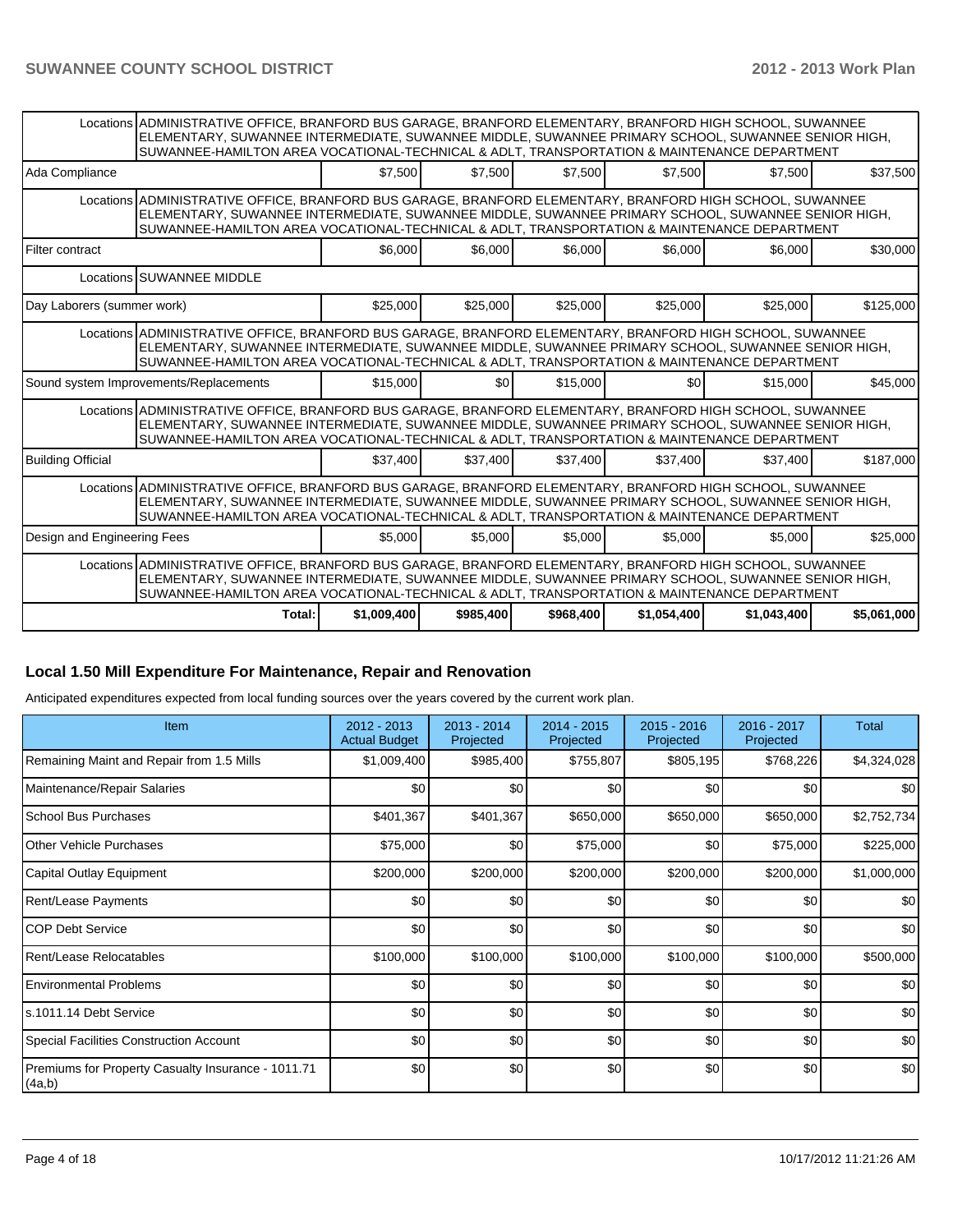| <b>DALISIALE</b>                           |                  |             |             |             |             |              |
|--------------------------------------------|------------------|-------------|-------------|-------------|-------------|--------------|
| Local Expenditure Totals:                  | \$2,371,402      | \$2,272,402 | \$2,366,442 | \$2,340,830 | \$2,378,861 | \$11,729,937 |
| Information Technology Capital Outlay      | \$375,000        | \$375,000   | \$375,000   | \$375,000   | \$375,000   | \$1,875,000  |
| School Site Capital Outlay                 | \$80,000         | \$80,000    | \$80,000    | \$80,000    | \$80,000    | \$400,000    |
| Qualified Zone Academy Bonds (QZAB)        | \$130,635        | \$130,635   | \$130,635   | \$130,635   | \$130,635   | \$653,175    |
| Qualified School Construction Bonds (QSCB) | \$0 <sub>1</sub> | \$0         | \$0         | <b>\$01</b> | \$0         | \$0          |

## **Revenue**

#### **1.50 Mill Revenue Source**

Schedule of Estimated Capital Outlay Revenue from each currently approved source which is estimated to be available for expenditures on the projects included in the tentative district facilities work program. All amounts are NET after considering carryover balances, interest earned, new COP's, 1011.14 and 1011.15 loans, etc. Districts cannot use 1.5-Mill funds for salaries except for those explicitly associated with maintenance/repair projects. (1011.71 (5), F.S.)

| Item                                                                              | Fund | $2012 - 2013$<br><b>Actual Value</b> | $2013 - 2014$<br>Projected | $2014 - 2015$<br>Projected | $2015 - 2016$<br>Projected | 2016 - 2017<br>Projected | Total           |
|-----------------------------------------------------------------------------------|------|--------------------------------------|----------------------------|----------------------------|----------------------------|--------------------------|-----------------|
| (1) Non-exempt property<br>assessed valuation                                     |      | \$1,573,734,376                      | \$1,648,909,587            | \$1,712,589,265            | \$1,793,322,257            | \$1,889,668,676          | \$8,618,224,161 |
| (2) The Millege projected for<br>discretionary capital outlay per<br>ls.1011.71   |      | 1.50                                 | 1.50                       | 1.50                       | 1.50                       | 1.50                     |                 |
| (3) Full value of the 1.50-Mill<br>discretionary capital outlay per<br>ls.1011.71 |      | \$2,643,874                          | \$2,770,168                | \$2,877,150                | \$3,012,781                | \$3,174,643              | \$14,478,616    |
| (4) Value of the portion of the 1.50<br>-Mill ACTUALLY levied                     | 370  | \$2,266,178                          | \$2,374,430                | \$2,466,129                | \$2,582,384                | \$2,721,123              | \$12,410,244    |
| $(5)$ Difference of lines (3) and (4)                                             |      | \$377,696                            | \$395,738                  | \$411,021                  | \$430,397                  | \$453,520                | \$2,068,372     |

#### **PECO Revenue Source**

The figure in the row designated "PECO Maintenance" will be subtracted from funds available for new construction because PECO maintenance dollars cannot be used for new construction.

| Item                                  | Fund | $2012 - 2013$<br><b>Actual Budget</b> | $2013 - 2014$<br>Projected | $2014 - 2015$<br>Projected | $2015 - 2016$<br>Projected | $2016 - 2017$<br>Projected | Total     |
|---------------------------------------|------|---------------------------------------|----------------------------|----------------------------|----------------------------|----------------------------|-----------|
| <b>PECO New Construction</b>          | 340  | \$0                                   | \$0 <sub>1</sub>           | \$38.958                   | \$13.199                   | \$0 I                      | \$52,157  |
| <b>IPECO Maintenance Expenditures</b> |      | \$0                                   | \$0 <sub>1</sub>           | \$212.593                  | \$249.205                  | \$275,174                  | \$736,972 |
|                                       |      | \$0                                   | \$0                        | \$251.551                  | \$262.404                  | \$275,174                  | \$789,129 |

#### **CO & DS Revenue Source**

Revenue from Capital Outlay and Debt Service funds.

| Item                                               | Fund | $2012 - 2013$<br><b>Actual Budget</b> | $2013 - 2014$<br>Projected | $2014 - 2015$<br>Projected | $2015 - 2016$<br>Projected | $2016 - 2017$<br>Projected | Total     |
|----------------------------------------------------|------|---------------------------------------|----------------------------|----------------------------|----------------------------|----------------------------|-----------|
| ICO & DS Cash Flow-through<br><b>I</b> Distributed | 360  | \$35.584                              | \$35.584                   | \$35.584                   | \$35,584                   | \$35.584                   | \$177,920 |
| ICO & DS Interest on<br>Undistributed CO           | 360  | \$2,322                               | \$2,322                    | \$2,322                    | \$2,322                    | \$2,322                    | \$11,610  |
|                                                    |      | \$37.906                              | \$37,906                   | \$37,906                   | \$37.906                   | \$37,906                   | \$189,530 |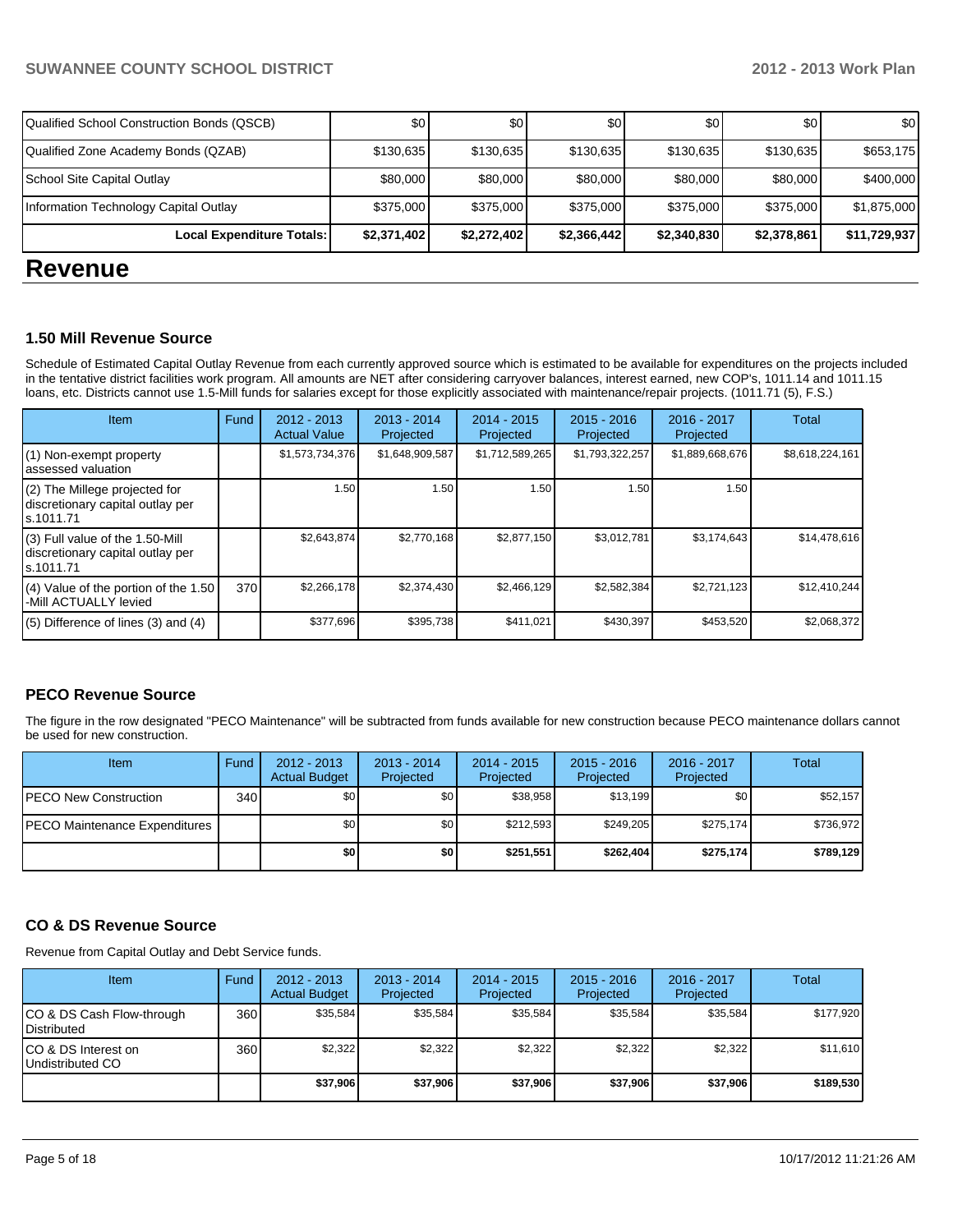#### **Fair Share Revenue Source**

Nothing reported for this section. All legally binding commitments for proportionate fair-share mitigation for impacts on public school facilities must be included in the 5-year district work program.

#### **Sales Surtax Referendum**

Specific information about any referendum for a 1-cent or ½-cent surtax referendum during the previous year.

**Did the school district hold a surtax referendum during the past fiscal year 2011 - 2012?**

No

#### **Additional Revenue Source**

Any additional revenue sources

| Item                                                                                                   | 2012 - 2013<br><b>Actual Value</b> | $2013 - 2014$<br>Projected | $2014 - 2015$<br>Projected | $2015 - 2016$<br>Projected | 2016 - 2017<br>Projected | <b>Total</b> |
|--------------------------------------------------------------------------------------------------------|------------------------------------|----------------------------|----------------------------|----------------------------|--------------------------|--------------|
| Proceeds from a s.1011.14/15 F.S. Loans                                                                | \$0                                | \$0                        | \$0                        | \$0                        | \$0                      | \$0          |
| District Bonds - Voted local bond<br>referendum proceeds per s.9, Art VII<br><b>State Constitution</b> | \$0                                | \$0                        | \$0                        | \$0                        | \$0                      | \$0          |
| Proceeds from Special Act Bonds                                                                        | \$0                                | \$0                        | \$0                        | \$0                        | \$0                      | \$0          |
| Estimated Revenue from CO & DS Bond<br>Sale                                                            | \$0                                | \$0                        | \$0                        | \$0                        | \$0                      | \$0          |
| Proceeds from Voted Capital<br>Improvements millage                                                    | \$0                                | \$0                        | \$0                        | \$0                        | \$0                      | \$0          |
| Other Revenue for Other Capital Projects                                                               | \$0                                | \$0                        | \$0                        | \$0                        | \$0                      | \$0          |
| Proceeds from 1/2 cent sales surtax<br>authorized by school board                                      | \$0                                | \$0                        | \$0                        | \$0                        | \$0                      | \$0          |
| Proceeds from local governmental<br>infrastructure sales surtax                                        | \$0                                | \$0                        | \$0                        | \$0                        | \$0                      | \$0          |
| Proceeds from Certificates of<br>Participation (COP's) Sale                                            | \$0                                | \$0                        | \$0                        | \$0                        | \$0                      | \$0          |
| Classrooms First Bond proceeds amount<br>authorized in FY 1997-98                                      | \$0                                | \$0                        | \$0                        | \$0                        | \$0                      | \$0          |
| <b>Classrooms for Kids</b>                                                                             | \$0                                | \$0                        | \$0                        | \$0                        | \$0                      | \$0          |
| <b>District Equity Recognition</b>                                                                     | \$0                                | \$0                        | \$0                        | \$0                        | \$0                      | \$0          |
| <b>Federal Grants</b>                                                                                  | \$0                                | \$0                        | \$0                        | \$0                        | \$0                      | \$0          |
| Proportionate share mitigation (actual<br>cash revenue only, not in kind donations)                    | \$0                                | \$0                        | \$0                        | \$0                        | \$0                      | \$0          |
| Impact fees received                                                                                   | \$0                                | \$0                        | \$0                        | \$0                        | \$0                      | \$0          |
| Private donations                                                                                      | \$0                                | \$0                        | \$0                        | \$0                        | \$0                      | \$0          |
| Grants from local governments or not-for-<br>profit organizations                                      | \$0                                | \$0                        | \$0                        | \$0                        | \$0                      | \$0          |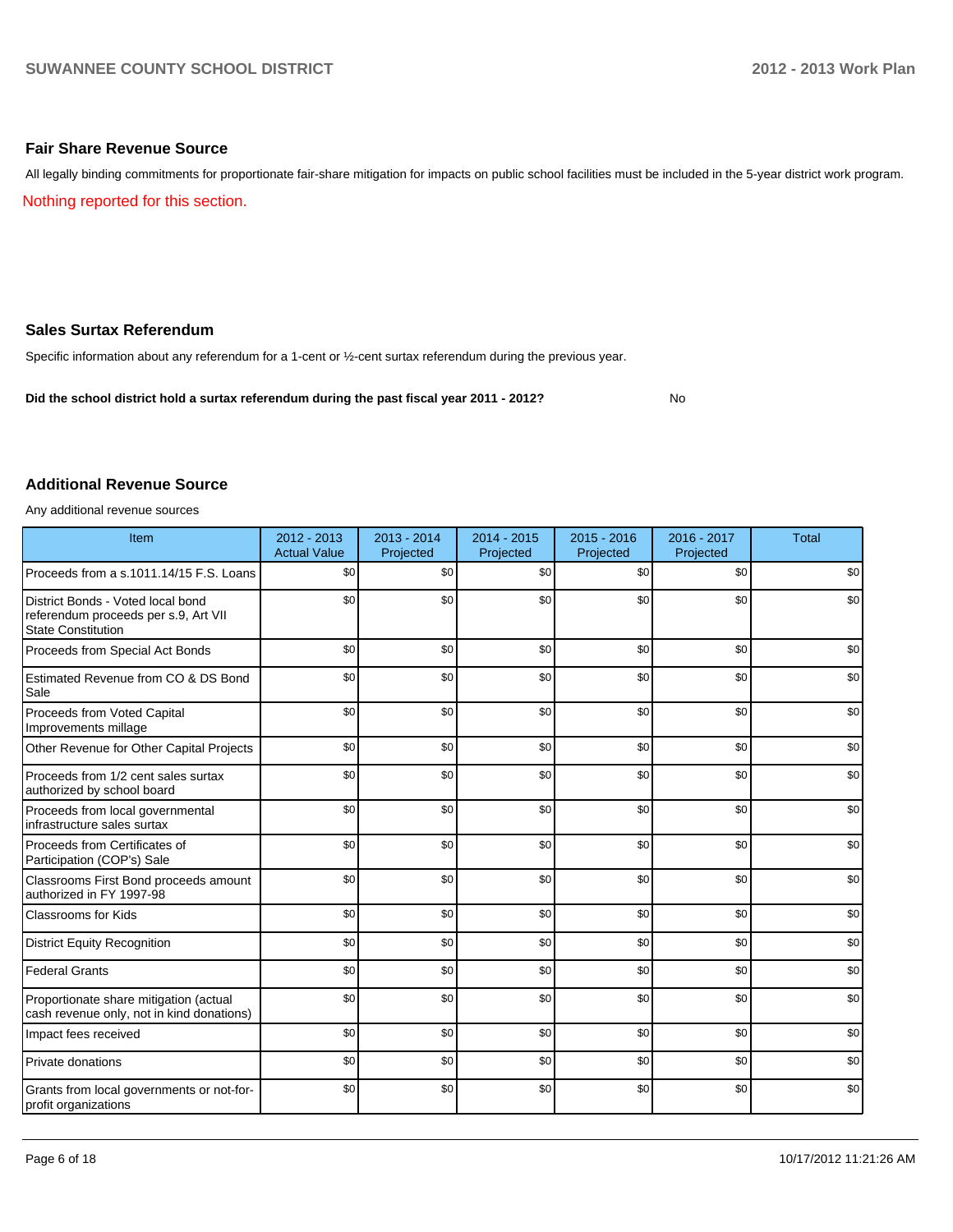#### **SUWANNEE COUNTY SCHOOL DISTRICT 2012 - 2013 Work Plan**

| Interest, Including Profit On Investment                                                                      | \$12,000    | \$12,000 | \$12,000 | \$12,000 | \$12,000 | \$60,000    |
|---------------------------------------------------------------------------------------------------------------|-------------|----------|----------|----------|----------|-------------|
| Revenue from Bonds pledging proceeds<br>Ifrom 1 cent or 1/2 cent Sales Surtax                                 | \$0         | \$0      | \$0      | \$0      | \$0      | \$0         |
| Total Fund Balance Carried Forward                                                                            | \$2,882,983 | \$0      | \$0      | \$0      | \$0      | \$2,882,983 |
| General Capital Outlay Obligated Fund<br>Balance Carried Forward From Total<br>l Fund Balance Carried Forward | \$0         | \$0      | \$0      | \$0      | \$0      | \$0         |
| Special Facilities Construction Account                                                                       | \$0         | \$0      | \$0      | \$0      | \$0      | \$0         |
| IOne Cent - 1/2 Cent Sales Surtax Debt<br>l Service From Total Fund Balance Carried I<br><b>IForward</b>      | \$0         | \$0      | \$0      | \$0      | \$0      | \$0         |
| Capital Outlay Projects Funds Balance<br>Carried Forward From Total Fund<br>Balance Carried Forward           | \$0         | \$0      | \$0      | \$0      | \$0      | \$0         |
| <b>Subtotal</b>                                                                                               | \$2,894,983 | \$12,000 | \$12,000 | \$12,000 | \$12,000 | \$2,942,983 |

### **Total Revenue Summary**

| <b>Item Name</b>                                            | $2012 - 2013$<br><b>Budget</b> | $2013 - 2014$<br>Projected | $2014 - 2015$<br>Projected | $2015 - 2016$<br>Projected | $2016 - 2017$<br>Projected | <b>Five Year Total</b> |
|-------------------------------------------------------------|--------------------------------|----------------------------|----------------------------|----------------------------|----------------------------|------------------------|
| Local 1.5 Mill Discretionary Capital Outlay<br>l Revenue    | \$2.266.178                    | \$2,374,430                | \$2.466.129                | \$2,582,384                | \$2,721,123                | \$12,410,244           |
| IPECO and 1.5 Mill Maint and Other 1.5<br>Mill Expenditures | (S2, 371, 402)                 | (\$2,272,402)              | (\$2,366,442)              | (\$2,340,830)              | (S2, 378, 861)             | (\$11,729,937)         |
| IPECO Maintenance Revenue                                   | \$0                            | \$0                        | \$212.593                  | \$249.205                  | \$275.174                  | \$736,972              |
| Available 1.50 Mill for New l<br>l Construction             | (\$105,224)                    | \$102.028                  | \$99,687                   | \$241.554                  | \$342.262                  | \$680,307              |

| <b>Item Name</b>                      | 2012 - 2013<br><b>Budget</b> | $2013 - 2014$<br>Projected | $2014 - 2015$<br>Projected | $2015 - 2016$<br>Projected | 2016 - 2017<br>Projected | <b>Five Year Total</b> |
|---------------------------------------|------------------------------|----------------------------|----------------------------|----------------------------|--------------------------|------------------------|
| ICO & DS Revenue                      | \$37,906                     | \$37.906                   | \$37,906                   | \$37,906                   | \$37,906                 | \$189,530              |
| <b>IPECO New Construction Revenue</b> | \$0 <sub>1</sub>             | \$0                        | \$38,958                   | \$13,199                   | \$0                      | \$52,157               |
| IOther/Additional Revenue             | \$2,894,983                  | \$12,000                   | \$12,000                   | \$12,000                   | \$12,000                 | \$2,942,983            |
| <b>Total Additional Revenuel</b>      | \$2,932,889                  | \$49,906                   | \$88,864                   | \$63,105                   | \$49,906                 | \$3,184,670            |
| <b>Total Available Revenue</b>        | \$2.827.665                  | \$151,934                  | \$188.551                  | \$304,659                  | \$392.168                | \$3,864,977            |

# **Project Schedules**

#### **Capacity Project Schedules**

A schedule of capital outlay projects necessary to ensure the availability of satisfactory classrooms for the projected student enrollment in K-12 programs.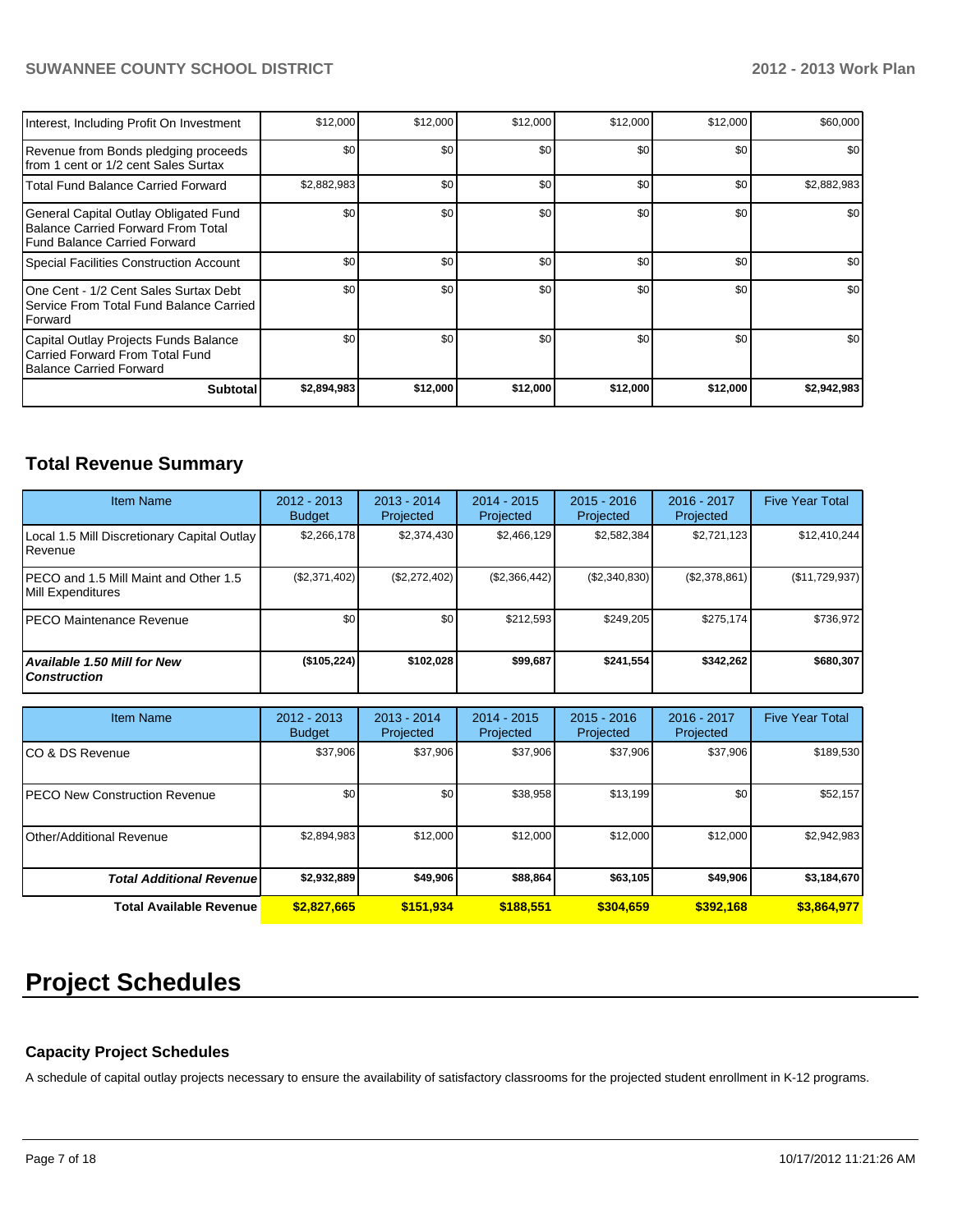#### **SUWANNEE COUNTY SCHOOL DISTRICT 2012 - 2013 Work Plan**

| <b>Project Description</b>                                                                                                                                                                       | Location                                                             |                          | 2012 - 2013 | 2013 - 2014 | 2014 - 2015 | 2015 - 2016    | 2016 - 2017 | <b>Total</b>   | Funded |
|--------------------------------------------------------------------------------------------------------------------------------------------------------------------------------------------------|----------------------------------------------------------------------|--------------------------|-------------|-------------|-------------|----------------|-------------|----------------|--------|
| <b>Health Education</b><br>Facility and Remodel<br>of Existing Core                                                                                                                              | SUWANNEE-<br><b>HAMILTON AREA</b><br>VOCATIONAL-<br>TECHNICAL & ADLT | Planned<br>Cost:         | \$0         | \$0         | \$3,982,691 | \$0            | \$0         | \$3,982,691 No |        |
|                                                                                                                                                                                                  |                                                                      | <b>Student Stations:</b> | $\mathbf 0$ | 0           | 52          | 0              | 0           | 52             |        |
|                                                                                                                                                                                                  |                                                                      | Total Classrooms:        | $\mathbf 0$ | 0           | 6           | 0              | 0           | 6              |        |
|                                                                                                                                                                                                  |                                                                      | Gross Sq Ft:             | $\mathbf 0$ | 0           | 22,940      | 0              | 0           | 22,940         |        |
| remodel of existing<br>health ed after new<br>health ed is<br>constructed                                                                                                                        | SUWANNEE-<br><b>HAMILTON AREA</b><br>VOCATIONAL-<br>TECHNICAL & ADLT | Planned<br>Cost:         | \$0         | \$0         | \$1,351,832 | \$0            | \$0         | \$1,351,832 No |        |
|                                                                                                                                                                                                  |                                                                      | <b>Student Stations:</b> | 0           | 0           | $-75$       | 0              | 0           | $-75$          |        |
|                                                                                                                                                                                                  |                                                                      | Total Classrooms:        | 0           | 0           | 0           | 0              | 0           | 0              |        |
|                                                                                                                                                                                                  |                                                                      | Gross Sq Ft:             | 0           | 0           | 0           | 0              | 0           | 0              |        |
| Remodel science<br>technology building<br>to create 4 rooms<br>adds 66 student<br>stations; Secure<br>professional services<br>of architect to design<br>this project. Phase<br>design this year | <b>BRANFORD HIGH</b><br><b>SCHOOL</b>                                | Planned<br>Cost:         | \$28,000    | \$280,000   | \$0         | \$0            | \$0         | \$308,000 Yes  |        |
|                                                                                                                                                                                                  |                                                                      | <b>Student Stations:</b> | $\mathbf 0$ | 66          | 0           | 0              | 0           | 66             |        |
|                                                                                                                                                                                                  |                                                                      | <b>Total Classrooms:</b> | 0           | 3           | 0           | 0              | 0           | 3              |        |
|                                                                                                                                                                                                  |                                                                      | Gross Sq Ft:             | 0           | 2,700       | 0           | 0              | 0           | 2,700          |        |
| Remodel Building 6,<br>Ag building room<br>$001 - 010$                                                                                                                                           | <b>BRANFORD HIGH</b><br><b>SCHOOL</b>                                | Planned<br>Cost:         | \$0         | \$0         | \$0         | \$510,952      | \$0         | \$510,952 No   |        |
|                                                                                                                                                                                                  |                                                                      | <b>Student Stations:</b> | 0           | 0           | 0           | $-42$          | 0           | $-42$          |        |
|                                                                                                                                                                                                  |                                                                      | <b>Total Classrooms:</b> | 0           | 0           | 0           | 2              | 0           | $\overline{2}$ |        |
|                                                                                                                                                                                                  |                                                                      | Gross Sq Ft:             | $\Omega$    | $\Omega$    | $\Omega$    | 4,913          | $\Omega$    | 4,913          |        |
|                                                                                                                                                                                                  |                                                                      | <b>Planned Cost:</b>     | \$28,000    | \$280,000   | \$5,334,523 | \$510,952      | \$0         | \$6,153,475    |        |
|                                                                                                                                                                                                  |                                                                      | <b>Student Stations:</b> | 0           | 66          | $-23$       | $-42$          | $\bf{0}$    | $\mathbf{1}$   |        |
|                                                                                                                                                                                                  |                                                                      | <b>Total Classrooms:</b> | 0           | 3           | $6 \mid$    | 2 <sub>1</sub> | $\bf{0}$    | 11             |        |
|                                                                                                                                                                                                  |                                                                      | Gross Sq Ft:             | 0           | 2,700       | 22,940      | 4,913          | $\pmb{0}$   | 30,553         |        |

#### **Other Project Schedules**

Major renovations, remodeling, and additions of capital outlay projects that do not add capacity to schools.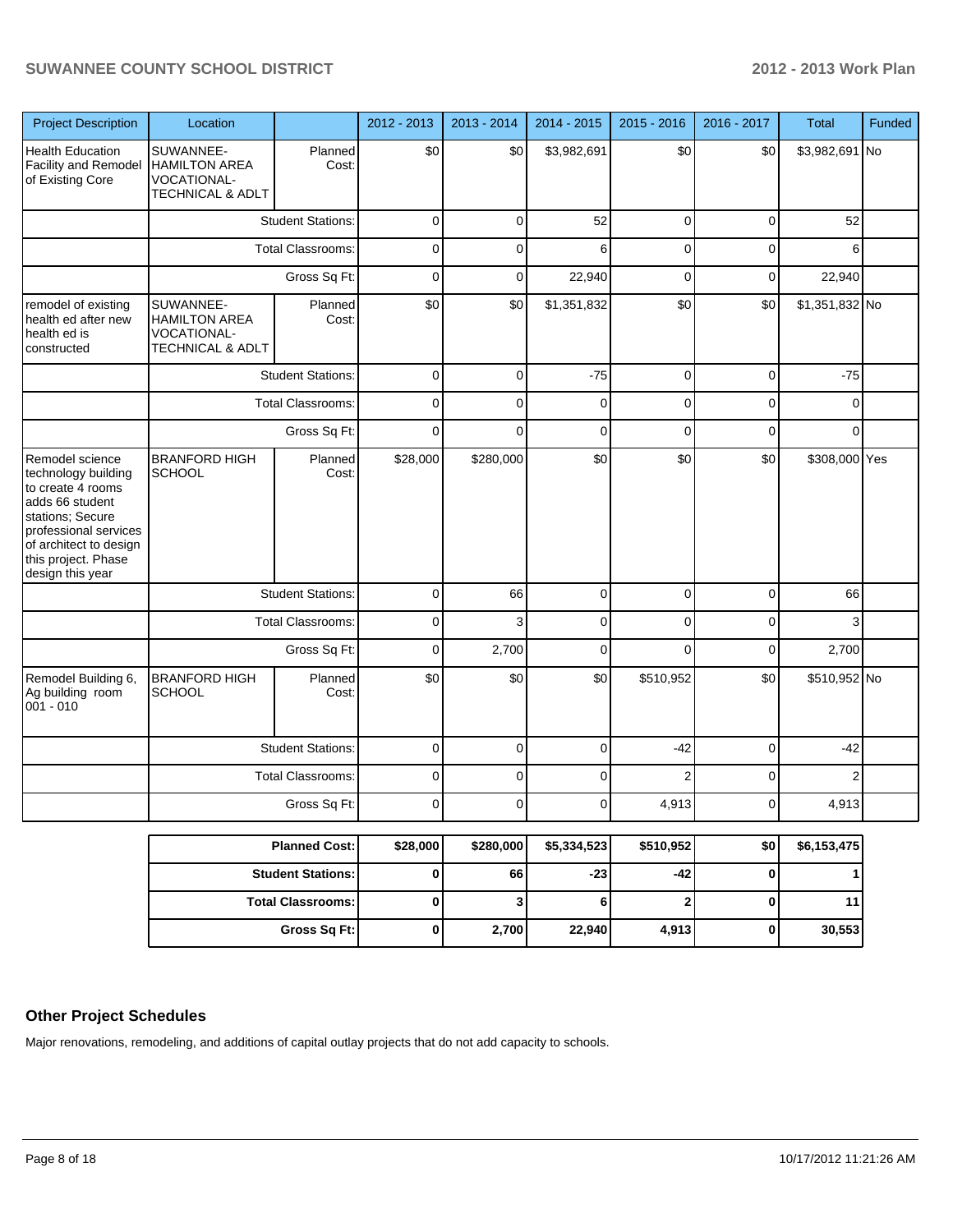#### **SUWANNEE COUNTY SCHOOL DISTRICT 2012 - 2013 Work Plan**

| <b>Project Description</b>                                                                                                                                                                                                                                                                        | Location                                                               | 2012 - 2013<br><b>Actual Budget</b> | 2013 - 2014<br>Projected | 2014 - 2015<br>Projected | 2015 - 2016<br>Projected | 2016 - 2017<br>Projected | <b>Total</b>    | Funded |
|---------------------------------------------------------------------------------------------------------------------------------------------------------------------------------------------------------------------------------------------------------------------------------------------------|------------------------------------------------------------------------|-------------------------------------|--------------------------|--------------------------|--------------------------|--------------------------|-----------------|--------|
| Remodel center of the school<br>enclosed court yard. Create<br>atrium to add conditioned fresh<br>air.                                                                                                                                                                                            | <b>SUWANNEE SENIOR</b><br><b>HIGH</b>                                  | \$800,000                           | \$0                      | \$0                      | \$0                      | \$0                      | \$800,000 Yes   |        |
| Remodel football field<br>Concession facility                                                                                                                                                                                                                                                     | <b>SUWANNEE SENIOR</b><br><b>HIGH</b>                                  | \$0                                 | \$0                      | \$150,000                | \$0                      | \$0                      | \$150,000 No    |        |
| Replace Chillers (26yrs old)<br>and HVAC equipment in the<br>gym                                                                                                                                                                                                                                  | SUWANNEE MIDDLE                                                        | \$0                                 | \$0                      | \$0                      | \$1,560,456              | \$0                      | \$1,560,456 No  |        |
| New Construction of dining and<br>food prep area. 8920 sq feet                                                                                                                                                                                                                                    | <b>SUWANNEE MIDDLE</b>                                                 | \$0                                 | \$0                      | \$1,935,640              | \$0                      | \$0                      | \$1,935,640 No  |        |
| Renovation of group toilet<br>facilities in building 4 and 6                                                                                                                                                                                                                                      | SUWANNEE MIDDLE                                                        | \$0                                 | \$0                      | \$0                      | \$0                      | \$85,320                 | \$85,320 No     |        |
| Renovation of room 201<br>(gym) Replace flooring and<br>HVAC.                                                                                                                                                                                                                                     | <b>SUWANNEE SENIOR</b><br><b>HIGH</b>                                  | \$0                                 | \$0                      | \$0                      | \$681,651                | \$0                      | \$681,651 No    |        |
| Replace air conditiong units on<br>Pineview wing                                                                                                                                                                                                                                                  | <b>SUWANNEE SENIOR</b><br><b>HIGH</b>                                  | \$0                                 | \$0                      | \$0                      | \$2,052,612              | \$0                      | \$2,052,612 No  |        |
| Build a ancillary office building<br>for IT and Transportation that<br>meet building wind loads and<br>ADA codes.(phase 1)                                                                                                                                                                        | <b>TRANSPORTATION &amp;</b><br><b>MAINTENANCE</b><br><b>DEPARTMENT</b> | \$75,000                            | \$0                      | \$0                      | \$0                      | \$0                      | \$75,000 Yes    |        |
| <b>New Construction</b><br>recommendation for the<br>cafeteria is a recommendation<br>so the food preparation and the<br>food serving can meet the<br>needs of the school. Create<br>new entrance/reception area to<br>address safety concerns.<br>Remodel area's in school to<br>create resource | <b>SUWANNEE PRIMARY</b><br><b>SCHOOL</b>                               | \$1,717,240                         | \$0                      | \$0                      | \$0                      | \$0                      | \$1,717,240 Yes |        |
| Site Development and Site<br>improvements, parking,<br>drainage                                                                                                                                                                                                                                   | <b>BRANFORD HIGH</b><br><b>SCHOOL</b>                                  | \$0                                 | \$450,000                | \$0                      | \$0                      | \$0                      | \$450,000 No    |        |
| Renovate HVAC in building 2<br>(Band)                                                                                                                                                                                                                                                             | <b>SUWANNEE MIDDLE</b>                                                 | \$0                                 | \$207,576                | \$0                      | \$0                      | \$0                      | \$207,576 No    |        |
| Renovate HVAC in building 3<br>office admin.                                                                                                                                                                                                                                                      | SUWANNEE MIDDLE                                                        | \$0                                 | \$391,824                | \$0                      | \$0                      | \$0                      | \$391,824 No    |        |
| Renovate HVAC in building 5.<br>(Library)                                                                                                                                                                                                                                                         | <b>SUWANNEE MIDDLE</b>                                                 | \$0                                 | \$0                      | \$0                      | \$0                      | \$601,128                | \$601,128 No    |        |
| Renovate HVAC in building 8<br>(Multi Purpose and dining)                                                                                                                                                                                                                                         | SUWANNEE MIDDLE                                                        | \$0                                 | \$0                      | \$0                      | \$0                      | \$269,928                | \$269,928 Yes   |        |
| Renovate HVAC in building<br>9&10 (Vocational Wing)                                                                                                                                                                                                                                               | SUWANNEE MIDDLE                                                        | \$0                                 | \$0                      | \$0                      | \$0                      | \$1,176,768              | \$1,176,768 No  |        |
| Replace existing Chillers with a<br>Centrifugal chiller and cooling<br>tower                                                                                                                                                                                                                      | <b>BRANFORD</b><br><b>ELEMENTARY</b>                                   | \$0                                 | \$0                      | \$0                      | \$175,000                | \$0                      | \$175,000 Yes   |        |
| Install railings on Stadium<br>bleachers to address Safety<br>concerns                                                                                                                                                                                                                            | <b>BRANFORD HIGH</b><br><b>SCHOOL</b>                                  | \$25,000                            | \$0                      | \$0                      | \$0                      | \$0                      | \$25,000 Yes    |        |
| Phase 2 of IT / Transportation<br>offices                                                                                                                                                                                                                                                         | <b>TRANSPORTATION &amp;</b><br><b>MAINTENANCE</b><br><b>DEPARTMENT</b> | \$0                                 | \$0                      | \$50,000                 | \$0                      | \$0                      | \$50,000 Yes    |        |
| Replace seating in auditorium.<br>Install sound system.                                                                                                                                                                                                                                           | <b>BRANFORD HIGH</b><br><b>SCHOOL</b>                                  | \$0                                 | \$0                      | \$50,000                 | \$0                      | \$0                      | \$50,000 Yes    |        |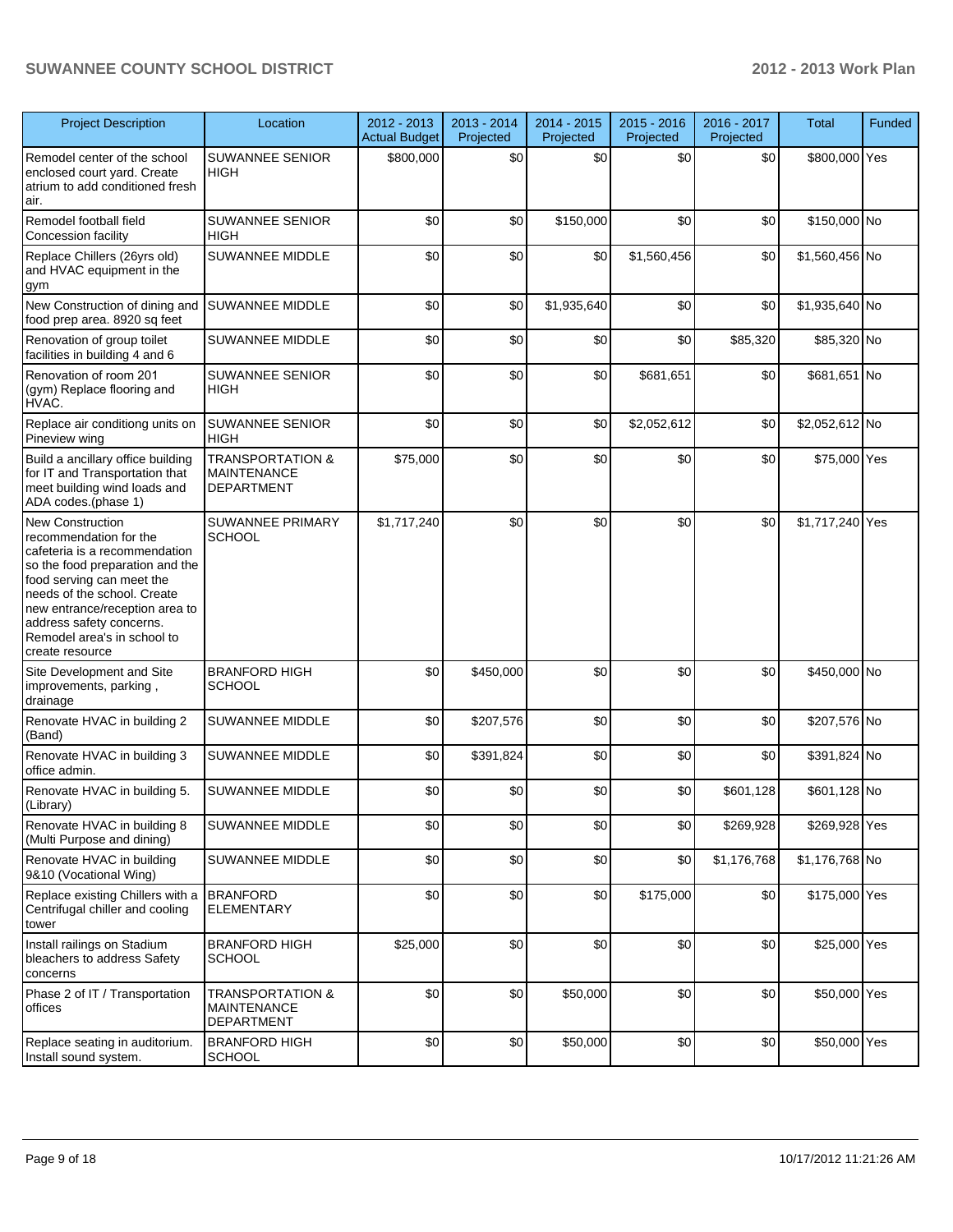| Pour concrete under ag barn as SUWANNEE SENIOR<br>our partnership with forestry<br>lfund. | <b>IHIGH</b> | \$10,000    | \$O I       | \$OI        | \$0         | \$0 <sub>1</sub> | \$10,000 Yes             |  |
|-------------------------------------------------------------------------------------------|--------------|-------------|-------------|-------------|-------------|------------------|--------------------------|--|
|                                                                                           |              | \$2.627.240 | \$1.049.400 | \$2.185.640 | \$4.469.719 |                  | \$2.133.144 \$12.465.143 |  |

#### **Additional Project Schedules**

Any projects that are not identified in the last approved educational plant survey.

Nothing reported for this section.

#### **Non Funded Growth Management Project Schedules**

Schedule indicating which projects, due to planned development, that CANNOT be funded from current revenues projected over the next five years.

Nothing reported for this section.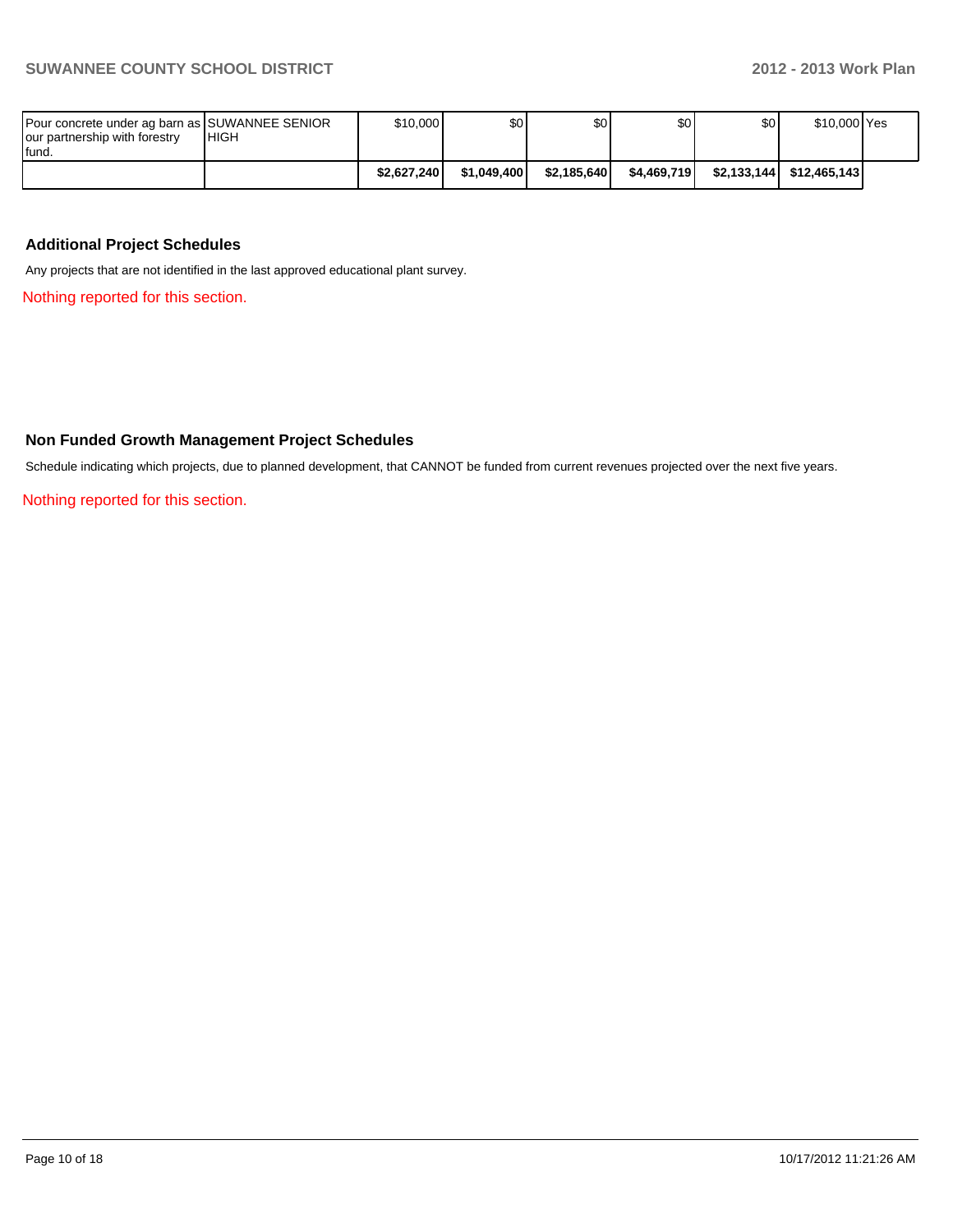# **Tracking**

#### **Capacity Tracking**

| Location                                                     | $2012 -$<br>2013 Satis.<br>Stu. Sta. | Actual<br>$2012 -$<br>2013 FISH<br>Capacity | Actual<br>$2011 -$<br>2012<br><b>COFTE</b> | # Class<br>Rooms | Actual<br>Average<br>$2012 -$<br>2013 Class<br><b>Size</b> | Actual<br>$2012 -$<br>2013<br><b>Utilization</b> | <b>New</b><br>Stu.<br>Capacity | <b>New</b><br>Rooms to<br>be<br>Added/Re<br>moved | Projected<br>$2016 -$<br>2017<br><b>COFTE</b> | Projected<br>$2016 -$<br>2017<br><b>Utilization</b> | Projected<br>$2016 -$<br>2017 Class<br><b>Size</b> |
|--------------------------------------------------------------|--------------------------------------|---------------------------------------------|--------------------------------------------|------------------|------------------------------------------------------------|--------------------------------------------------|--------------------------------|---------------------------------------------------|-----------------------------------------------|-----------------------------------------------------|----------------------------------------------------|
| <b>SUWANNEE PRIMARY</b><br><b>ISCHOOL</b>                    | 1,109                                | 1,109                                       | 807                                        | 58               | 14                                                         | 73.00 %                                          | $\Omega$                       | $\Omega$                                          | 790                                           | 71.00 %                                             | 14                                                 |
| ISUWANNEE-HAMILTON<br>IAREA VOCATIONAL-<br>ITECHNICAL & ADLT | 462                                  | 554                                         | 94                                         | 25               | $\frac{4}{ }$                                              | 17.00 %                                          | $\Omega$                       | $\Omega$                                          | $\overline{2}$                                | 0.00%                                               | $\mathbf 0$                                        |
| ISUWANNEE<br>IINTERMEDIATE                                   | 777                                  | 777                                         | 695                                        | 42               | 17                                                         | 89.00 %                                          | $\Omega$                       | $\Omega$                                          | 680                                           | 88.00 %                                             | 16                                                 |
| ISUWANNEE SENIOR<br> HIGH                                    | 1,730                                | 1,643                                       | 1,131                                      | 70               | 16                                                         | 69.00 %                                          | $\Omega$                       | $\Omega$                                          | 1,246                                         | 76.00 %                                             | 18                                                 |
| <b>SUWANNEE MIDDLE</b>                                       | 1,388                                | 1,249                                       | 1,060                                      | 60               | 18 <sup>1</sup>                                            | 85.00 %                                          | $\Omega$                       | $\Omega$                                          | 1,012                                         | 81.00 %                                             | 17                                                 |
| IBRANFORD HIGH<br><b>SCHOOL</b>                              | 937                                  | 843                                         | 651                                        | 40               | 16                                                         | 77.00 %                                          | $\Omega$                       | $\Omega$                                          | 695                                           | 82.00 %                                             | 17                                                 |
| <b>BRANFORD</b><br><b>ELEMENTARY</b>                         | 778                                  | 778                                         | 673                                        | 42               | 16                                                         | 87.00 %                                          | $\Omega$                       | $\Omega$                                          | 697                                           | 90.00 %                                             | 17                                                 |
| ISUWANNEE<br><b>IELEMENTARY</b>                              | 827                                  | 827                                         | 698                                        | 44               | 16                                                         | 84.00 %                                          | $\Omega$                       | $\Omega$                                          | 810                                           | 98.00 %                                             | 18                                                 |
|                                                              | 8,008                                | 7,780                                       | 5,809                                      | 381              | 15 <sup>1</sup>                                            | 74.67 %                                          | ŋ                              | 0                                                 | 5,932                                         | 76.25 %                                             | 16                                                 |

The COFTE Projected Total (5,932) for 2016 - 2017 must match the Official Forecasted COFTE Total (5,932 ) for 2016 - 2017 before this section can be completed. In the event that the COFTE Projected Total does not match the Official forecasted COFTE, then the Balanced Projected COFTE Table should be used to balance COFTE.

| Projected COFTE for 2016 - 2017 |       |  |  |  |  |
|---------------------------------|-------|--|--|--|--|
| Elementary (PK-3)               | 2,078 |  |  |  |  |
| Middle $(4-8)$                  | 2,273 |  |  |  |  |
| High (9-12)                     | 1,581 |  |  |  |  |
|                                 | 5,932 |  |  |  |  |

| <b>Grade Level Type</b> | <b>Balanced Projected</b><br>COFTE for 2016 - 2017 |
|-------------------------|----------------------------------------------------|
| Elementary (PK-3)       |                                                    |
| Middle (4-8)            |                                                    |
| High (9-12)             |                                                    |
|                         | 5,93                                               |

#### **Relocatable Replacement**

Number of relocatable classrooms clearly identified and scheduled for replacement in the school board adopted financially feasible 5-year district work program.

| Location                          | $2012 -$<br>$-2013$ | $2013 - 2014$ | 2014 - 2015 | $2015 - 2016$ | $2016 - 2017$ | Year 5 Total |
|-----------------------------------|---------------------|---------------|-------------|---------------|---------------|--------------|
| Total Relocatable Replacements: I | 0                   |               |             |               |               | 0            |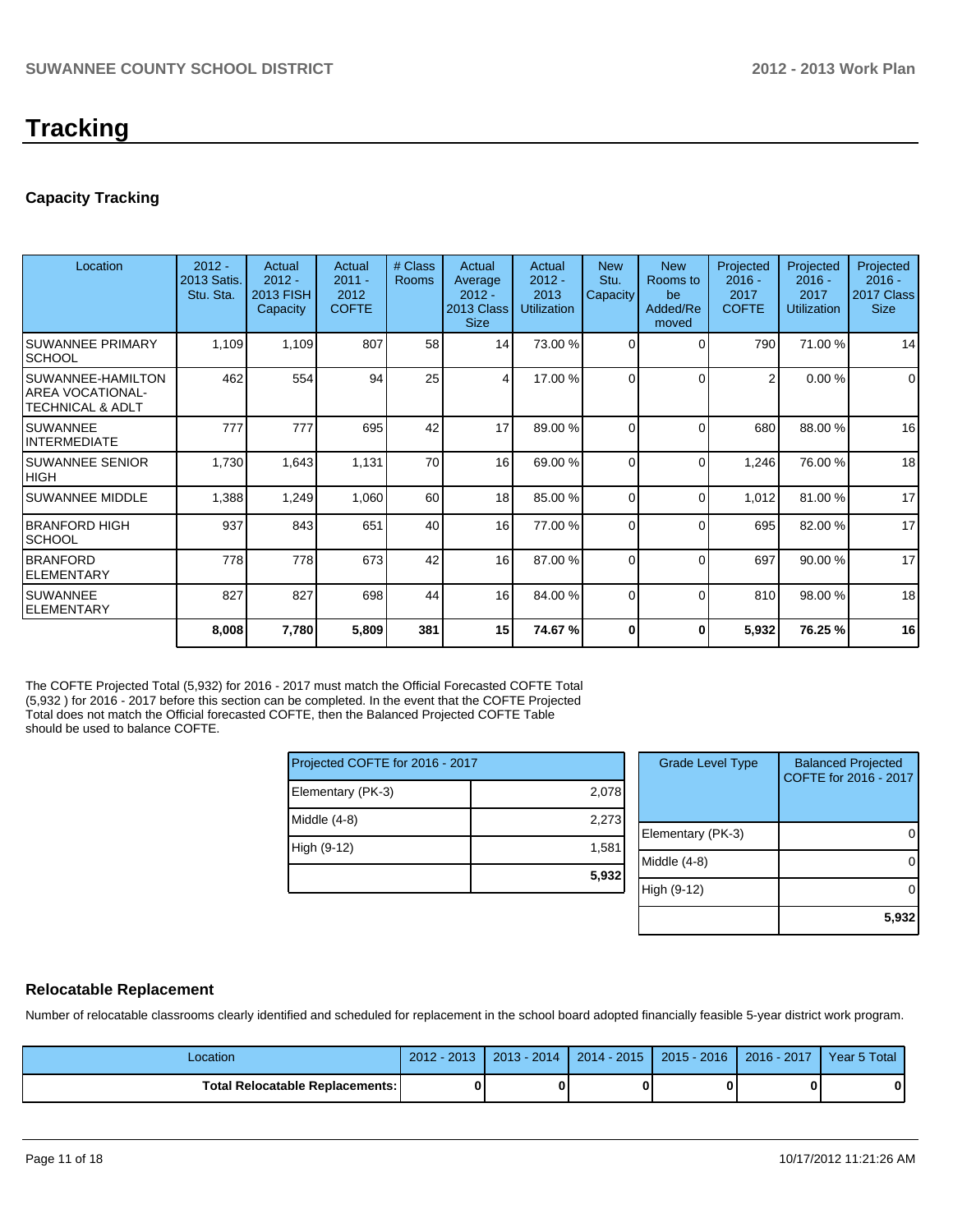#### **Charter Schools Tracking**

Information regarding the use of charter schools.

Nothing reported for this section.

#### **Special Purpose Classrooms Tracking**

The number of classrooms that will be used for certain special purposes in the current year, by facility and type of classroom, that the district will, 1), not use for educational purposes, and 2), the co-teaching classrooms that are not open plan classrooms and will be used for educational purposes.

| School | School Type                            | $\parallel$ # of Elementary $\parallel$ # of Middle 4-8 $\parallel$ # of High 9-12<br><b>IK-3 Classrooms I</b> | <b>Classrooms</b> | <b>Classrooms</b> | # of $ESE$<br><b>Classrooms</b> | $#$ of Combo<br><b>Classrooms</b> | Total<br><b>Classrooms</b> |
|--------|----------------------------------------|----------------------------------------------------------------------------------------------------------------|-------------------|-------------------|---------------------------------|-----------------------------------|----------------------------|
|        | <b>Total Educational Classrooms: I</b> |                                                                                                                |                   |                   |                                 | 0                                 | $\bf{0}$                   |

| School                               |  | School Type $\left  \frac{4}{7} \right $ of Elementary $\left  \frac{4}{7} \right $ of Middle 4-8 $\left  \frac{4}{7} \right $ of High 9-12<br><b>IK-3 Classrooms I</b> | <b>Classrooms</b> | <b>Classrooms</b> | # of $ESE$<br><b>Classrooms</b> | # of Combo<br><b>Classrooms</b> | Total<br><b>Classrooms</b> |
|--------------------------------------|--|-------------------------------------------------------------------------------------------------------------------------------------------------------------------------|-------------------|-------------------|---------------------------------|---------------------------------|----------------------------|
| <b>Total Co-Teaching Classrooms:</b> |  |                                                                                                                                                                         |                   |                   |                                 |                                 | 0                          |

#### **Infrastructure Tracking**

**Necessary offsite infrastructure requirements resulting from expansions or new schools. This section should include infrastructure information related to capacity project schedules and other project schedules (Section 4).**

Not Specified

**Proposed location of planned facilities, whether those locations are consistent with the comprehensive plans of all affected local governments, and recommendations for infrastructure and other improvements to land adjacent to existing facilities. Provisions of 1013.33(12), (13) and (14) and 1013.36 must be addressed for new facilities planned within the 1st three years of the plan (Section 5).**

Not Specified

**Consistent with Comp Plan?** No

#### **Net New Classrooms**

The number of classrooms, by grade level and type of construction, that were added during the last fiscal year.

| List the net new classrooms added in the 2011 - 2012 fiscal year.                                                                                       |                              |                                   |                                |                                                                        | List the net new classrooms to be added in the 2012 - 2013 fiscal<br>lvear. |                                   |                                 |                        |  |
|---------------------------------------------------------------------------------------------------------------------------------------------------------|------------------------------|-----------------------------------|--------------------------------|------------------------------------------------------------------------|-----------------------------------------------------------------------------|-----------------------------------|---------------------------------|------------------------|--|
| "Classrooms" is defined as capacity carrying classrooms that are added to increase<br>capacity to enable the district to meet the Class Size Amendment. |                              |                                   |                                | Totals for fiscal year 2012 - 2013 should match totals in Section 15A. |                                                                             |                                   |                                 |                        |  |
| Location                                                                                                                                                | $2011 - 2012$ #<br>Permanent | $2011 - 2012$ #<br><b>Modular</b> | $2011 - 2012$ #<br>Relocatable | $2011 - 2012$<br>Total                                                 | $2012 - 2013 \#$<br>Permanent                                               | $2012 - 2013$ #<br><b>Modular</b> | $2012 - 2013 \#$<br>Relocatable | $2012 - 2013$<br>Total |  |
| Elementary (PK-3)                                                                                                                                       |                              |                                   |                                |                                                                        |                                                                             |                                   |                                 | 0                      |  |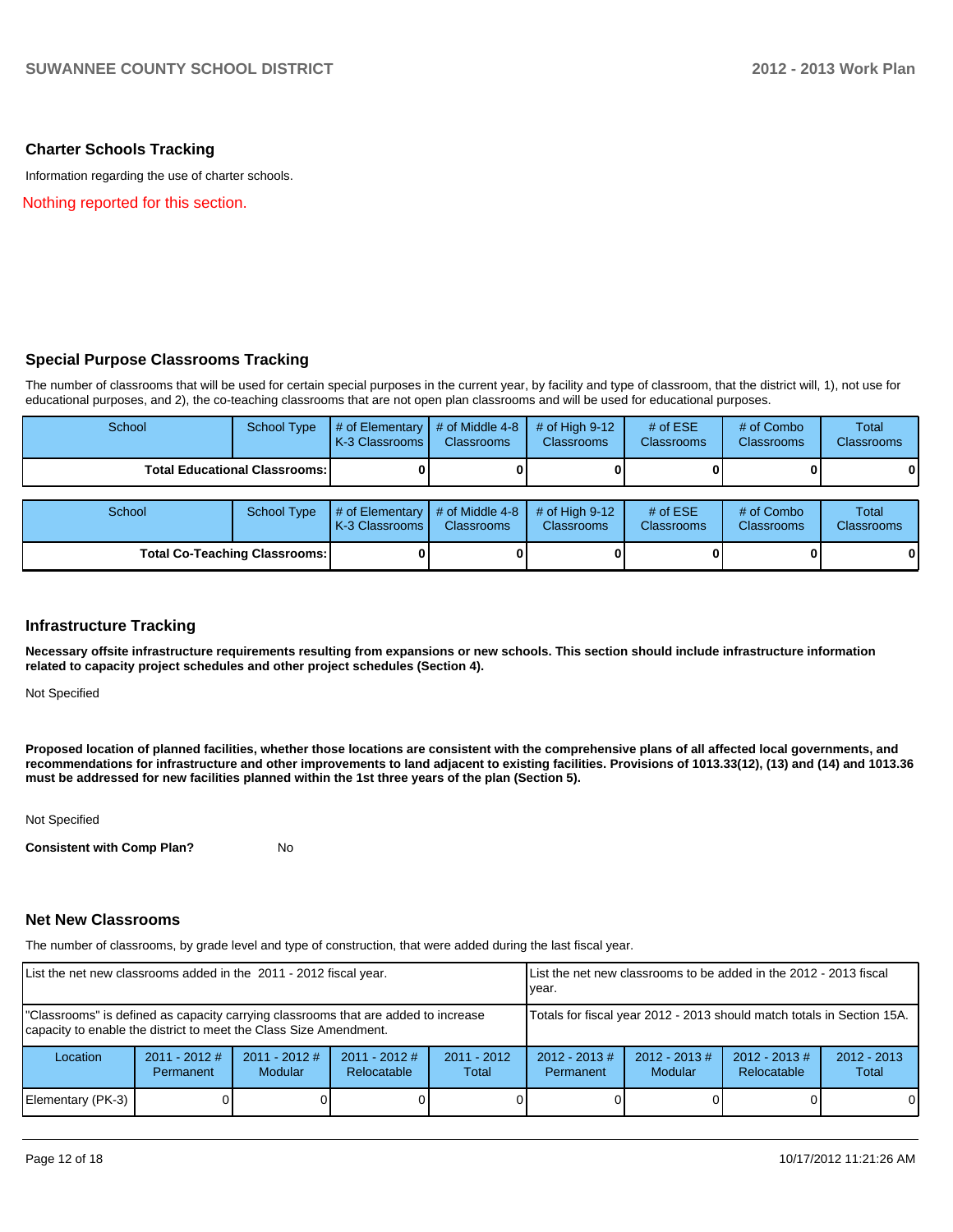| Middle (4-8) |  |  |    |    | $\mathbf{0}$ |
|--------------|--|--|----|----|--------------|
| High (9-12)  |  |  |    |    | ΟI           |
|              |  |  | ΩI | 01 | $\mathbf{0}$ |

#### **Relocatable Student Stations**

Number of students that will be educated in relocatable units, by school, in the current year, and the projected number of students for each of the years in the workplan.

| <b>Site</b>                                                     | $2012 - 2013$    | $2013 - 2014$ | $2014 - 2015$ | $2015 - 2016$ | 2016 - 2017 | 5 Year Average |
|-----------------------------------------------------------------|------------------|---------------|---------------|---------------|-------------|----------------|
| ISUWANNEE PRIMARY SCHOOL                                        | 44               | 44            | 44            | 44            | 44          | 44             |
| <b>ISUWANNEE-HAMILTON AREA VOCATIONAL-</b><br>ITECHNICAL & ADLT | 102              | 94            | 94            | 94            | 94          | 96             |
| <b>ISUWANNEE INTERMEDIATE</b>                                   |                  |               |               |               |             | $\overline{0}$ |
| <b>ISUWANNEE SENIOR HIGH</b>                                    |                  |               |               |               |             | $\Omega$       |
| <b>ISUWANNEE MIDDLE</b>                                         | 176              | 176           | 176           | 176           | 176         | 176            |
| <b>IBRANFORD ELEMENTARY</b>                                     | 110 <sup>1</sup> | 110           | 110           | 110           | 110         | 110            |
| <b>ISUWANNEE ELEMENTARY</b>                                     | 72 <sub>1</sub>  | 72            | 72            | 72            | 72          | 72             |
| <b>IBRANFORD HIGH SCHOOL</b>                                    |                  |               |               |               |             | $\overline{0}$ |

| Totals for SUWANNEE COUNTY SCHOOL DISTRICT        |       |       |       |       |       |       |
|---------------------------------------------------|-------|-------|-------|-------|-------|-------|
| Total students in relocatables by year.           | 504   | 496   | 496   | 496   | 496   | 498   |
| Total number of COFTE students projected by year. | 5,821 | 5.881 | 5,908 | 5,922 | 5.932 | 5,893 |
| Percent in relocatables by year.                  | 9 % l | 8%    | 8%    | 8 % l | 8 % I | 8%    |

#### **Leased Facilities Tracking**

Exising leased facilities and plans for the acquisition of leased facilities, including the number of classrooms and student stations, as reported in the educational plant survey, that are planned in that location at the end of the five year workplan.

| Location                                                 | # of Leased<br>Classrooms 2012 -<br>2013 | <b>FISH Student</b><br><b>Stations</b> | Owner            | # of Leased<br>Classrooms 2016 -<br>2017 | <b>FISH Student</b><br><b>Stations</b> |
|----------------------------------------------------------|------------------------------------------|----------------------------------------|------------------|------------------------------------------|----------------------------------------|
| ISUWANNEE MIDDLE                                         |                                          |                                        | 44 mobil modular |                                          | 44                                     |
| SUWANNEE PRIMARY SCHOOL                                  | U.                                       |                                        |                  |                                          |                                        |
| ISUWANNEE-HAMILTON AREA VOCATIONAL-<br>ITECHNICAL & ADLT |                                          |                                        |                  |                                          |                                        |
| ISUWANNEE INTERMEDIATE                                   | 0                                        | 0                                      |                  |                                          |                                        |
| ISUWANNEE SENIOR HIGH                                    | U                                        | n                                      |                  |                                          |                                        |
| <b>IBRANFORD HIGH SCHOOL</b>                             | U                                        | U                                      |                  |                                          | <sup>o</sup>                           |
| IBRANFORD ELEMENTARY                                     |                                          |                                        | 88 mobil modular |                                          | 72                                     |
| ISUWANNEE ELEMENTARY                                     |                                          |                                        | 72 mobil modular |                                          | 72                                     |
|                                                          | 10 <sup>1</sup>                          | 204                                    |                  | 10                                       | 188                                    |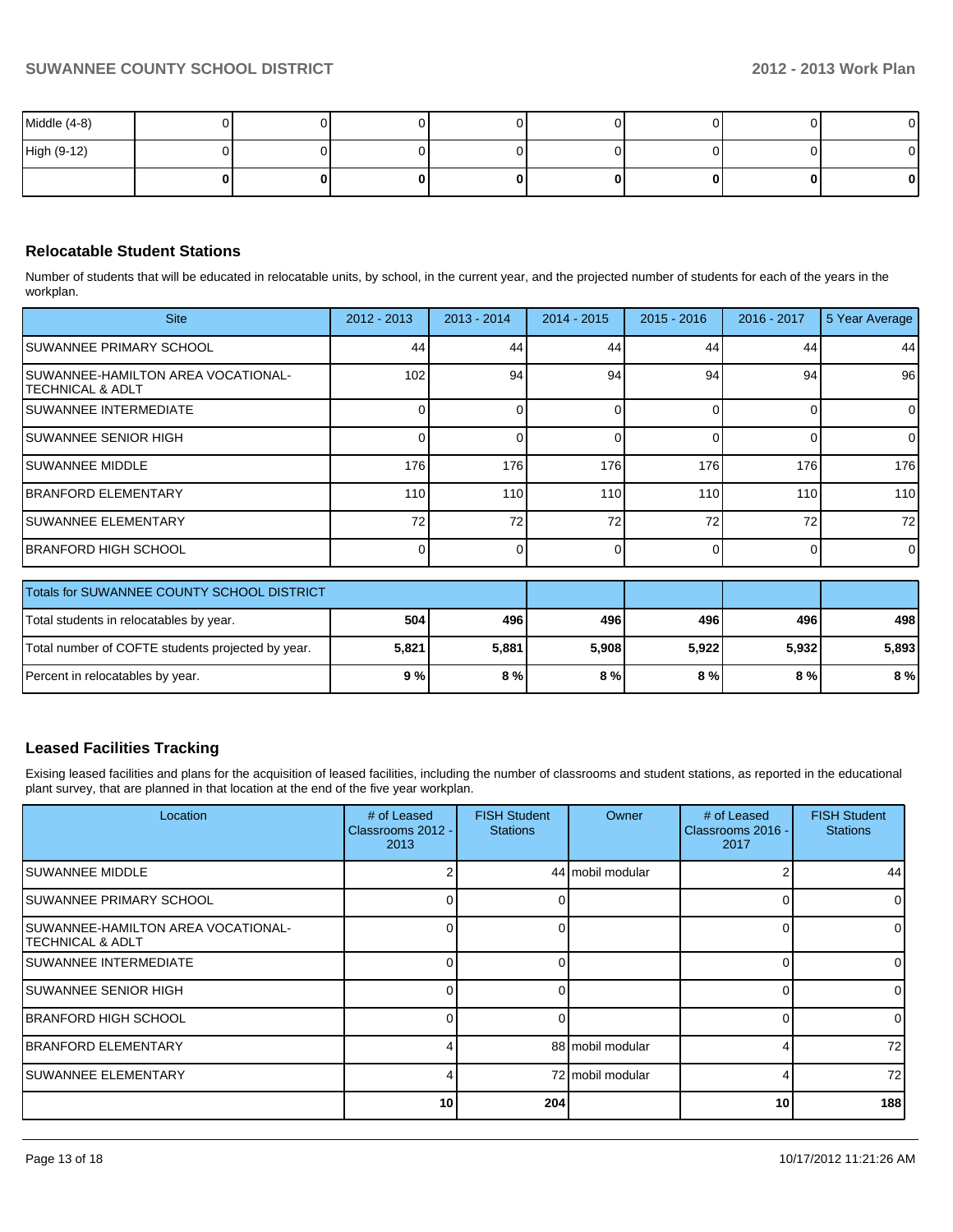#### **Failed Standard Relocatable Tracking**

Relocatable units currently reported by school, from FISH, and the number of relocatable units identified as 'Failed Standards'.

Nothing reported for this section.

## **Planning**

#### **Class Size Reduction Planning**

**Plans approved by the school board that reduce the need for permanent student stations such as acceptable school capacity levels, redistricting, busing, year-round schools, charter schools, magnet schools, public-private partnerships, multitrack scheduling, grade level organization, block scheduling, or other alternatives.**

A study of the concurrency zone lines between Branford and Live Oak is being conducted to explore any potential benefits in adjusting the lines to maximize the capacities of all the schools.

#### **School Closure Planning**

**Plans for the closure of any school, including plans for disposition of the facility or usage of facility space, and anticipated revenues.**

We have no plans to dispose of any of our satisfactory educational or ancillary facilities.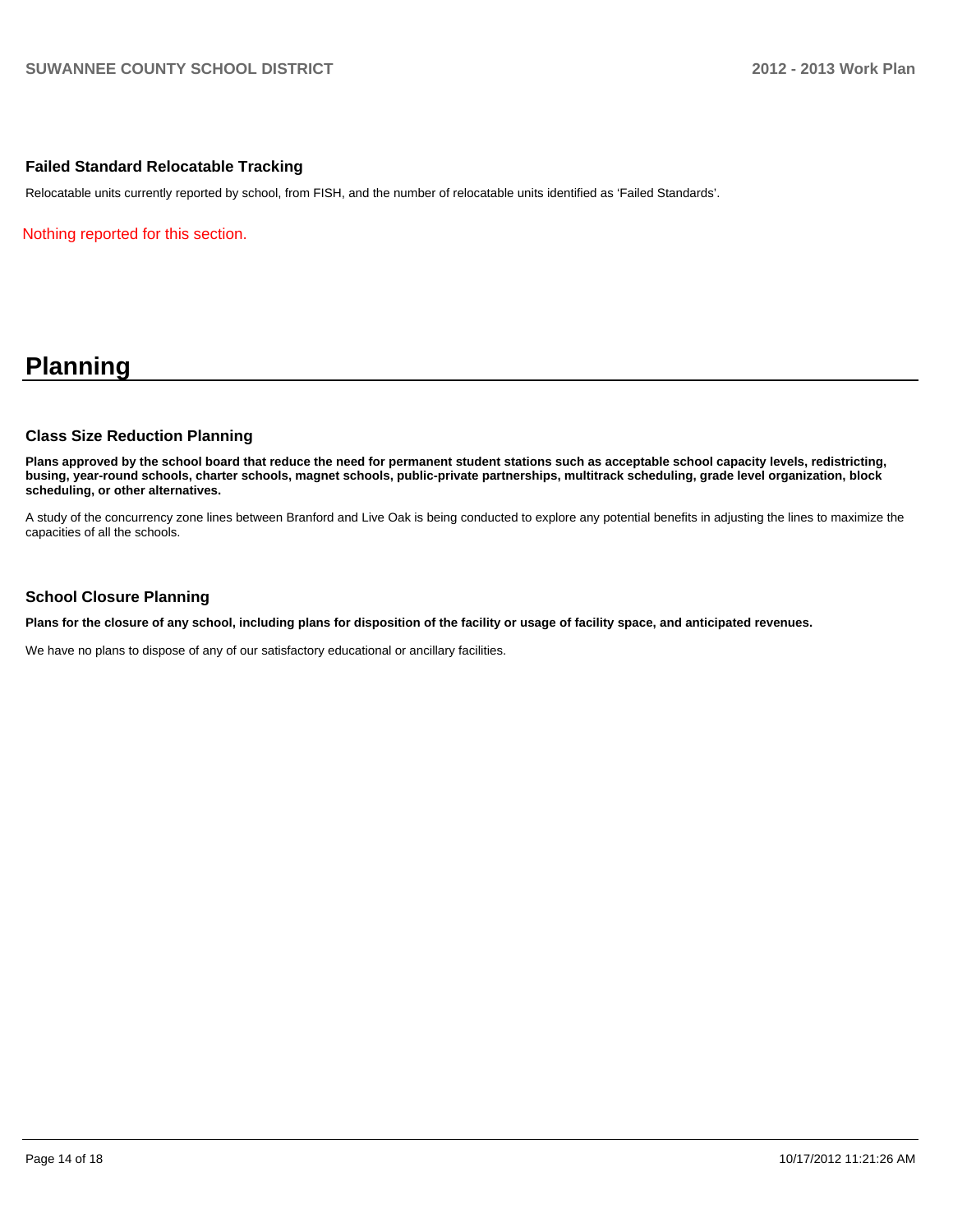Five Year Survey - Ten Year Capacity **10/17/2012** SUWANNEE COUNTY SCHOOL DISTRICT

**Schedule of capital outlay projects projected to ensure the availability of satisfactory student stations for the projected student enrollment in K - 12 programs for the future 5 years beyond the 5-year district facilities work program.**

No items meet the criteria.

Five Year Survey - Ten Year Infrastructure **10/17/2012** SUWANNEE COUNTY SCHOOL DISTRICT

**Proposed Location of Planned New, Remodeled, or New Additions to Facilities in 6 thru 10 out years (Section 28).**

Not Specified

**Plans for closure of any school, including plans for disposition of the facility or usage of facility space, and anticipated revenues in the 6 thru 10 out years (Section 29).**

Not Specified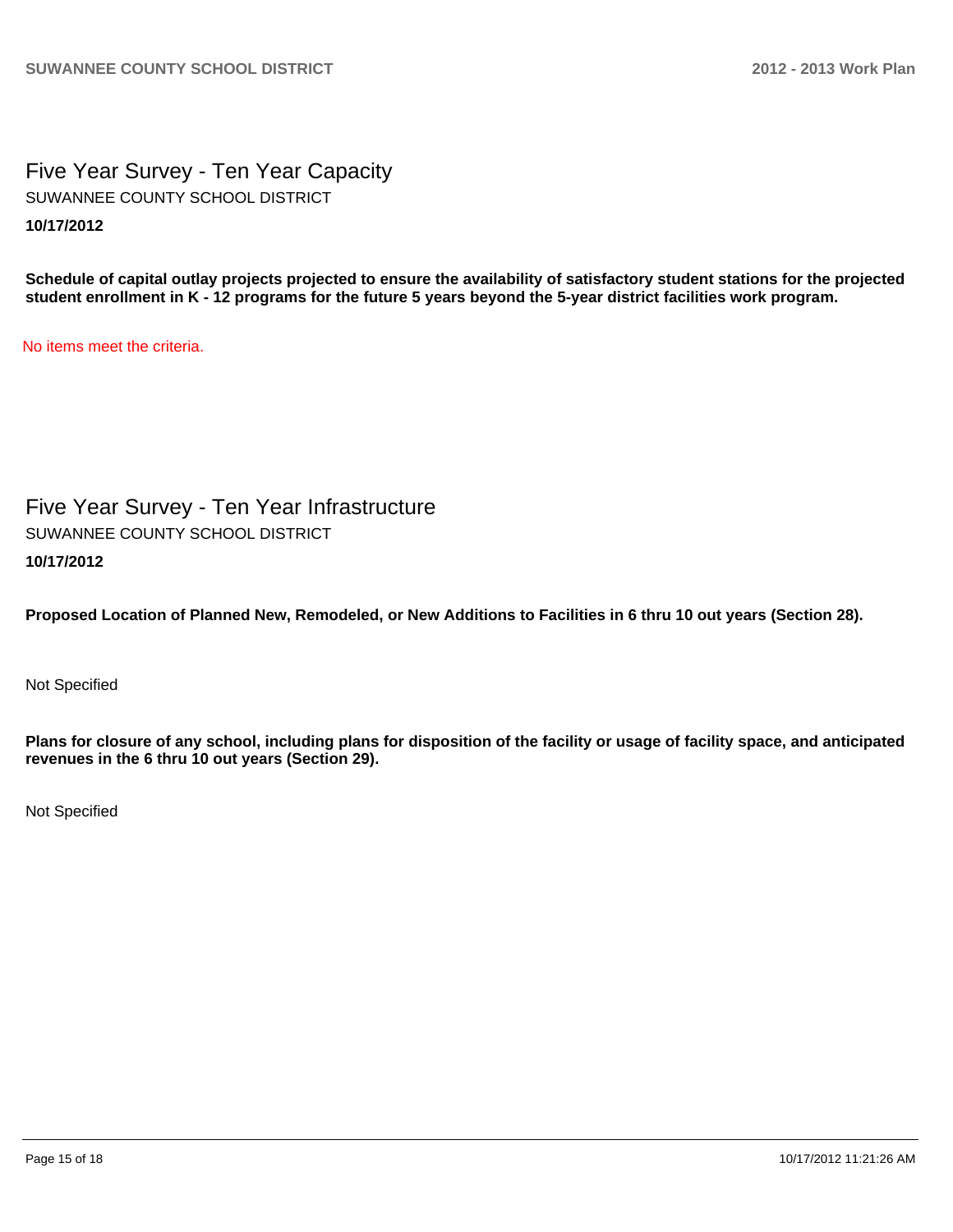Five Year Survey - Ten Year Maintenance **10/17/2012** SUWANNEE COUNTY SCHOOL DISTRICT

**District projects and locations regarding the projected need for major renovation, repair, and maintenance projects within the district in years 6 - 10 beyond the projects plans detailed in the five years covered by the work plan.**

No items match the criteria.

## Five Year Survey - Ten Year Utilization

SUWANNEE COUNTY SCHOOL DISTRICT

#### **10/17/2012**

**Schedule of planned capital outlay projects identifying the standard grade groupings, capacities, and planned utilization rates of future educational facilities of the district for both permanent and relocatable facilities.**

| <b>Grade Level</b><br>Projections | <b>FISH Student</b><br><b>Stations</b> | <b>Actual FISH</b><br>Capacity | Actual<br><b>COFTE</b> | Actual<br><b>Utilization</b> | Actual new<br><b>Student</b><br>Capacity to be<br>added/remove | Projected<br><b>COFTE</b> | Projected<br><b>Utilization</b> |
|-----------------------------------|----------------------------------------|--------------------------------|------------------------|------------------------------|----------------------------------------------------------------|---------------------------|---------------------------------|
| Elementary -<br>District Totals   | 3,509                                  | 3,509                          | 2,941.89               | 83.84 %                      |                                                                |                           | 0.00%                           |
| Middle - District<br>Totals       | 2,343                                  | 2,108                          | 1,730.34               | 82.08 %                      |                                                                |                           | 0.00%                           |
| High - District<br>Totals         | 1,730                                  | 1,643                          | 1,108.65               | 67.48 %                      |                                                                |                           | 0.00%                           |
| Other - ESE, etc                  | 482                                    | 578                            | 69.59                  | 12.04 %                      |                                                                |                           | 0.00%                           |
|                                   | 8,064                                  | 7,838                          | 5,850.47               | 74.64 %                      |                                                                |                           | 0.00%                           |

**Combination schools are included with the middle schools for student stations, capacity, COFTE and utilization purposes because these facilities all have a 90% utilization factor. Use this space to explain or define the grade groupings for combination schools.**

No comments to report.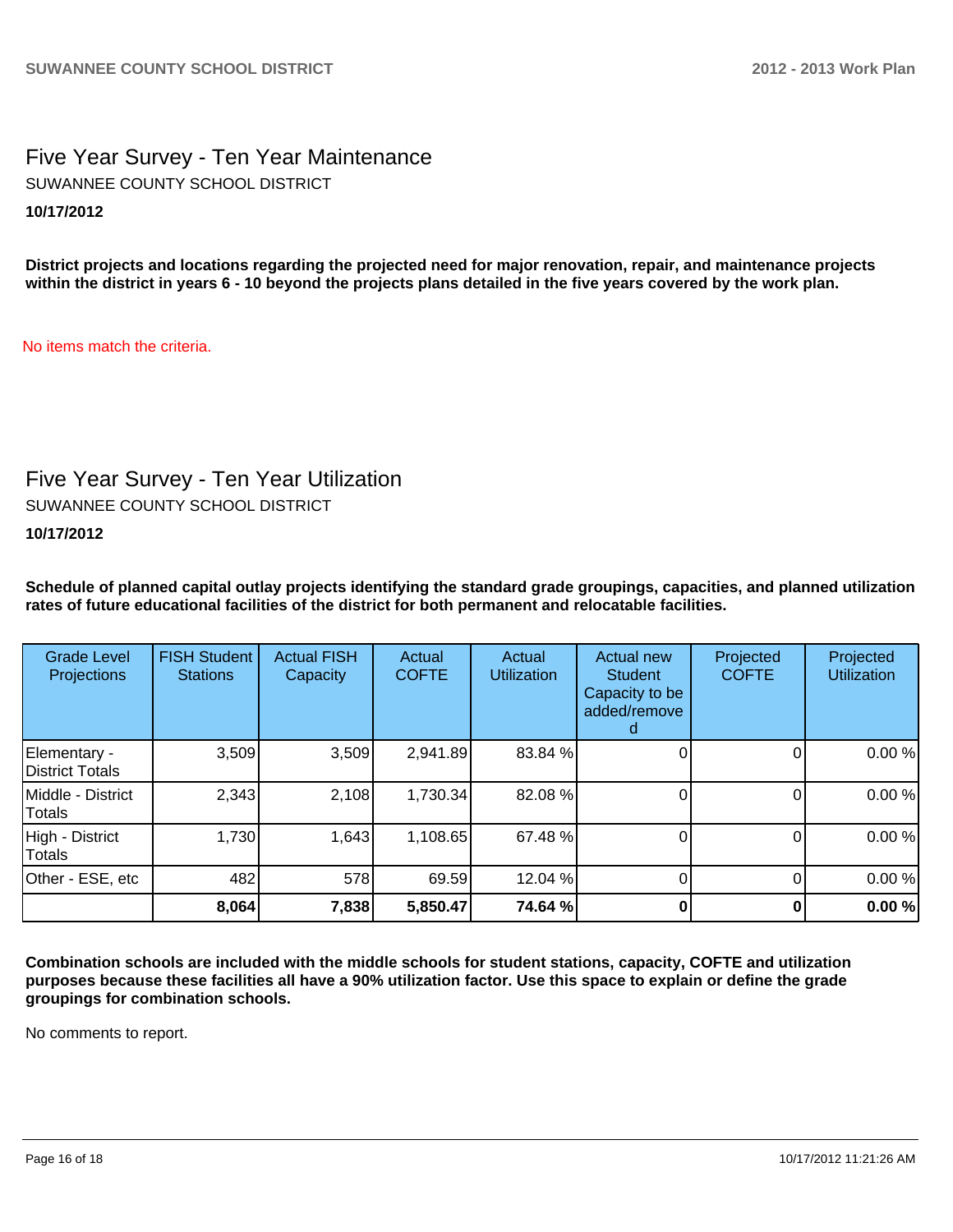Five Year Survey - Twenty Year Capacity **10/17/2012** SUWANNEE COUNTY SCHOOL DISTRICT

**Schedule of capital outlay projects projected to ensure the availability of satisfactory student stations for the projected student enrollment in K - 12 programs for the future 11 - 20 years beyond the 5-year district facilities work program.**

No items match the criteria.

Five Year Survey - Twenty Year Infrastructure

SUWANNEE COUNTY SCHOOL DISTRICT

**10/17/2012**

**Proposed Location of Planned New, Remodeled, or New Additions to Facilities in the 11 through 20 out years (Section 28).**

Not Specified

**Plans for closure of any school, including plans for disposition of the facility or usage of facility space, and anticipated revenues in the 11 through 20 out years (Section 29).**

Not Specified